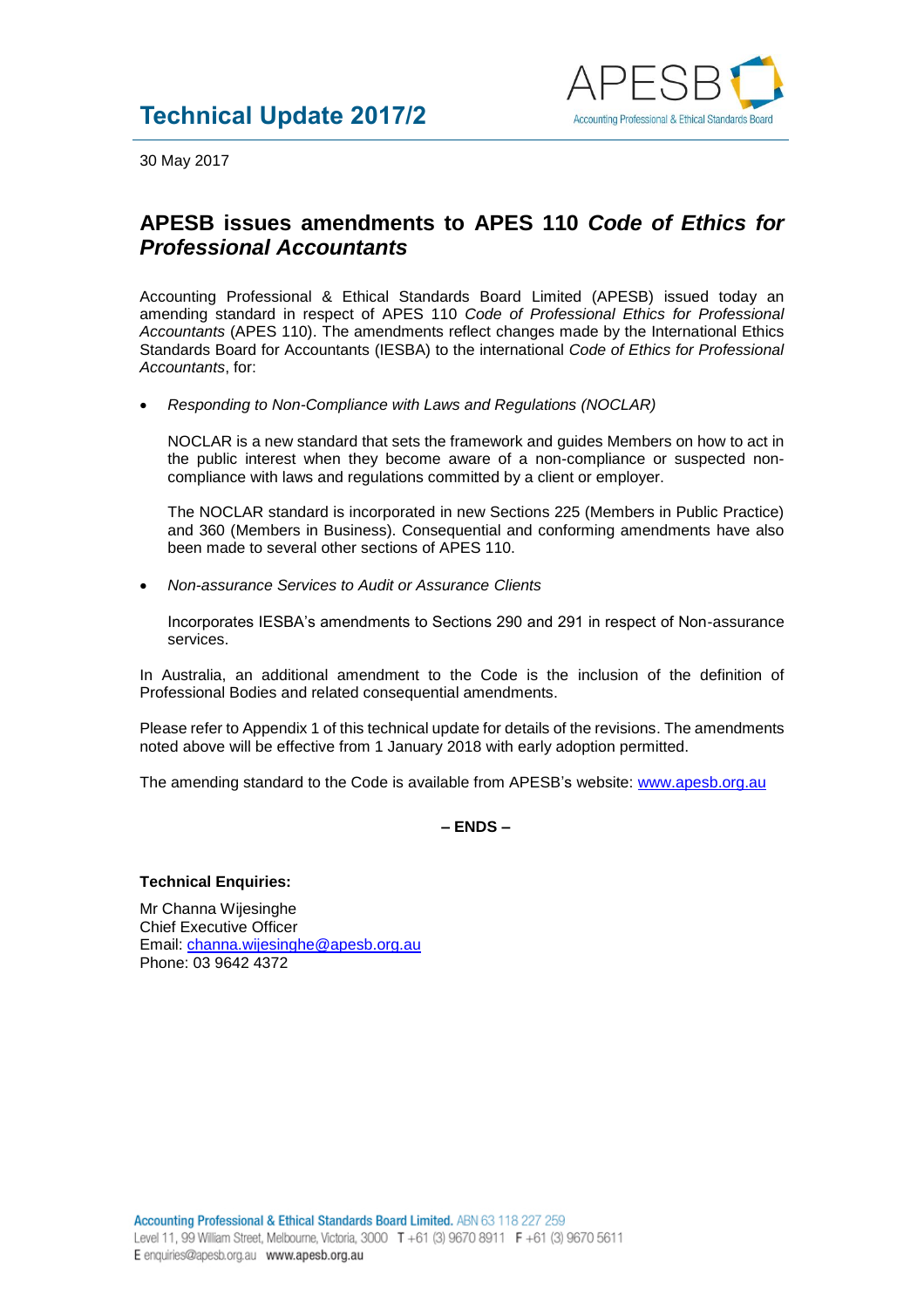## **Appendix 1**

## **Amendments to APES 110 (Issued December 2010 and amended December 2011, May 2013 and November 2013)**

APESB has approved the following revisions to APES 110 *Code of Ethics for Professional Accountants* which was issued in December 2010 and amended in December 2011, May 2013 and November 2013.

| <b>Paragraph/Section</b><br><b>Reference</b> | <b>Revisions</b>                                                                                                                                                                                                                                                                                                                                                                                                                                                                                                                                                                                                                                                                                                                 |
|----------------------------------------------|----------------------------------------------------------------------------------------------------------------------------------------------------------------------------------------------------------------------------------------------------------------------------------------------------------------------------------------------------------------------------------------------------------------------------------------------------------------------------------------------------------------------------------------------------------------------------------------------------------------------------------------------------------------------------------------------------------------------------------|
| 1.1                                          | Accounting Professional & Ethical Standards Board Limited (APESB)<br>issues APES 110 Code of Ethics for Professional Accountants (this<br>Code). This Code is operative from 1 July 2011 and supersedes APES<br>110 Code of Ethics for Professional Accountants (issued in June 2006<br>and subsequently amended in February 2008). Earlier adoption of this<br>Code is permitted. Transitional provisions relating to Public Interest<br>Entities, partner rotation, non-assurance services, Fees - relative size,<br>compensation and evaluation policies, non-compliance with laws and<br>regulations and the provision of non-assurance services apply from the<br>date specified in the respective transitional provisions. |
| 1.7                                          | In this Code, unless otherwise specified, words in the singular include<br>the plural and vice versa, words of one gender include another gender,<br>and words referring to persons include corporations or organisations.<br>whether incorporated or not.                                                                                                                                                                                                                                                                                                                                                                                                                                                                       |
| $\mathbf{2}$                                 | [AUST] Member means a member of a pProfessional bBody that has<br>adopted this Code as applicable to their membership, as defined by<br>that Perofessional Bbody.<br><b>Member in Public Practice</b> means a Member, irrespective of functional<br>classification (e.g., audit, tax or consulting) in a Firm that provides<br>Professional Services. This term is also used to refer to a Firm of<br>Members in Public Practice and means a practice entity and a participant<br>in that practice entity as defined by the applicable $p$ Professional $p$ Body.<br>[AUST] Professional Bodies means Chartered Accountants Australia<br>and New Zealand, CPA Australia and the Institute of Public Accountants.                 |
| 100.5                                        | A Member shall comply with the following fundamental principles:<br>Integrity – to be straightforward and honest in all professional and<br>(a)<br>business relationships.<br>Objectivity - to not allow bias, conflict of interest or undue<br>(b)<br>influence of others to override professional or business<br>judgements.<br>Professional competence and due care – to maintain professional<br>(c)<br>knowledge and skill at the level required to ensure that a client or                                                                                                                                                                                                                                                 |
|                                              | employer receives competent Professional Activities based on<br>current developments in practice, legislation and techniques and                                                                                                                                                                                                                                                                                                                                                                                                                                                                                                                                                                                                 |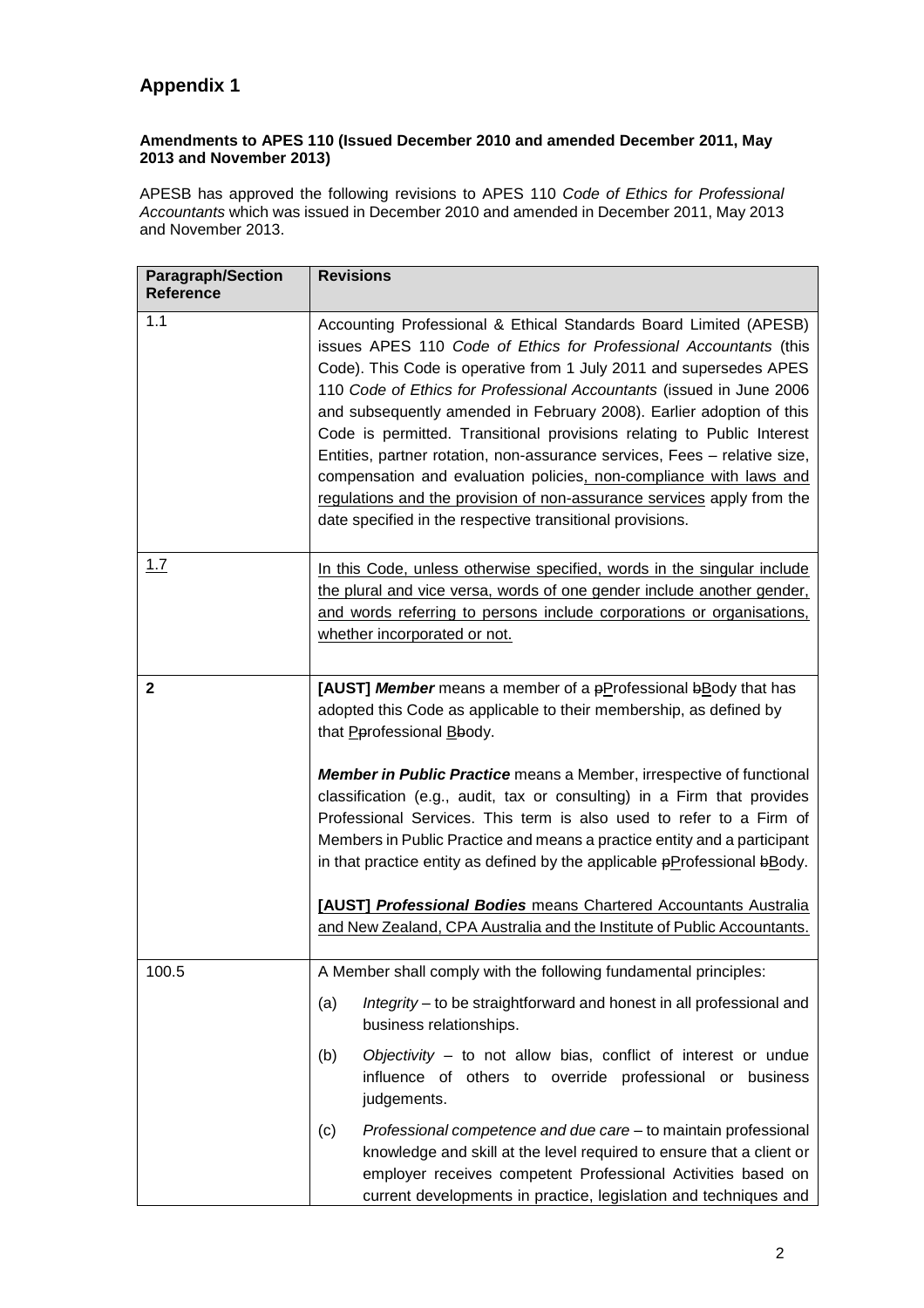| <b>Paragraph/Section</b><br><b>Reference</b> | <b>Revisions</b>                                                                                                                                                                                                                                                                                                                                                                                                                                                                                                                                                                                                                                                                                                                                                                                                           |
|----------------------------------------------|----------------------------------------------------------------------------------------------------------------------------------------------------------------------------------------------------------------------------------------------------------------------------------------------------------------------------------------------------------------------------------------------------------------------------------------------------------------------------------------------------------------------------------------------------------------------------------------------------------------------------------------------------------------------------------------------------------------------------------------------------------------------------------------------------------------------------|
|                                              | act diligently and in accordance with applicable technical and<br>professional standards.                                                                                                                                                                                                                                                                                                                                                                                                                                                                                                                                                                                                                                                                                                                                  |
|                                              | Confidentiality - to respect the confidentiality of information<br>(d)<br>acquired as a result of professional and business relationships<br>and, therefore, not disclose any such information to third parties<br>without proper and specific authority, unless there is a legal or<br>professional right or duty to disclose, nor use the information for<br>the personal advantage of the Member or third parties.                                                                                                                                                                                                                                                                                                                                                                                                      |
|                                              | Professional behaviour - to comply with relevant laws and<br>(e)<br>regulations and avoid any action conduct that discredits the<br>profession.                                                                                                                                                                                                                                                                                                                                                                                                                                                                                                                                                                                                                                                                            |
|                                              | Each of these fundamental principles is discussed in more detail in<br>Sections 110 - 150.                                                                                                                                                                                                                                                                                                                                                                                                                                                                                                                                                                                                                                                                                                                                 |
| 100.23                                       | If a significant conflict cannot be resolved, a Member may consider<br>obtaining professional advice from the relevant professional body or from<br>legal advisors. The Member generally can obtain guidance on ethical<br>issues without breaching the fundamental principle of confidentiality if<br>the matter is discussed with the relevant professional body on an<br>anonymous basis or with a legal advisor under the protection of legal<br>privilege. Instances in which the Member may consider obtaining legal<br>advice vary. For example, a Member may have encountered a fraud, the<br>reporting of which could breach the Member's responsibility to respect<br>confidentiality. The Member may consider obtaining legal advice in that<br>instance to determine whether there is a requirement to report. |
| 100.24                                       | If, after exhausting all relevant possibilities, the ethical conflict remains<br>unresolved, a Member shall, where possible unless prohibited by law,<br>refuse to remain associated with the matter creating the conflict. The<br>Member shall determine whether, in the circumstances, it is appropriate<br>to withdraw from the Engagement Team or specific assignment, or to<br>resign altogether from the engagement, the Firm or the employing<br>organisation.                                                                                                                                                                                                                                                                                                                                                      |
| 100.26                                       | In some cases, all of Those Charged with Governance are involved in<br>managing the entity, for example, a small business where a single owner<br>manages the entity and no one else has a governance role. In these<br>cases, if matters are communicated with person(s) with management<br>responsibilities,<br>and those person(s) also have<br>governance<br>responsibilities, the matters need not be communicated again with those<br>same person(s) in their governance role. The Member or Firm shall<br>nonetheless be satisfied that communication with person(s) with<br>management responsibilities adequately informs all of those with whom<br>the Member or Firm would otherwise communicate in their governance<br>capacity.                                                                               |
| 140.7                                        | As a fundamental principle, confidentiality serves the public interest<br>because it facilitates the free flow of information from the Member's client<br>or employing organisation to the Member. Nevertheless, Tthe following                                                                                                                                                                                                                                                                                                                                                                                                                                                                                                                                                                                            |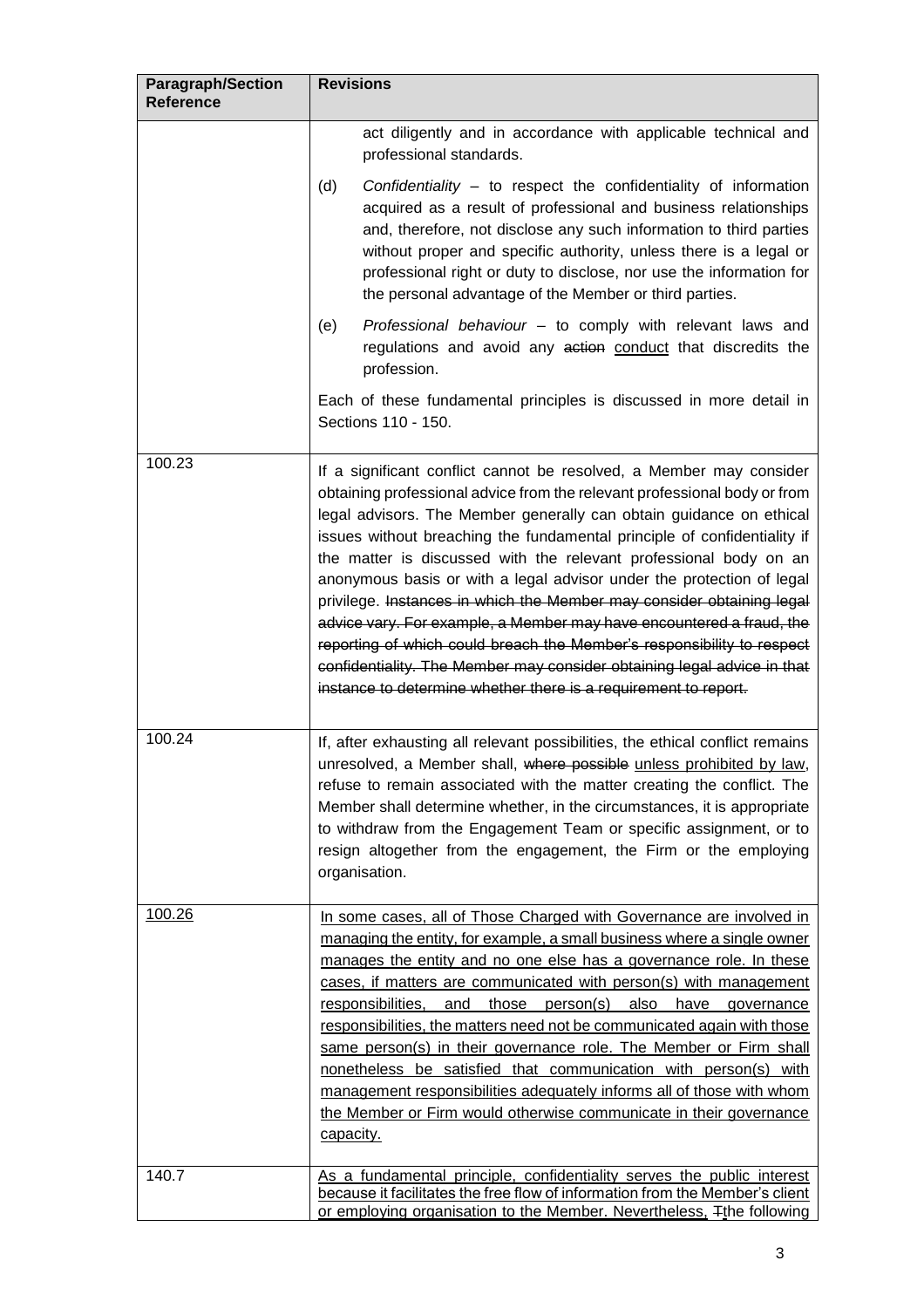| <b>Paragraph/Section</b><br><b>Reference</b> | <b>Revisions</b>                                                                                                                                                                                                                                                                                                                                                                                                                                                                                                                                                                                                                                              |
|----------------------------------------------|---------------------------------------------------------------------------------------------------------------------------------------------------------------------------------------------------------------------------------------------------------------------------------------------------------------------------------------------------------------------------------------------------------------------------------------------------------------------------------------------------------------------------------------------------------------------------------------------------------------------------------------------------------------|
|                                              | are circumstances where Members are or may be required to disclose<br>confidential information or when such disclosure may be appropriate:                                                                                                                                                                                                                                                                                                                                                                                                                                                                                                                    |
|                                              | Disclosure is permitted by law and is authorised by the client or<br>(a)<br>the employer;                                                                                                                                                                                                                                                                                                                                                                                                                                                                                                                                                                     |
|                                              | (b)<br>Disclosure is required by law, for example:                                                                                                                                                                                                                                                                                                                                                                                                                                                                                                                                                                                                            |
|                                              | (i)<br>Production of documents or other provision of evidence in<br>the course of legal proceedings; or                                                                                                                                                                                                                                                                                                                                                                                                                                                                                                                                                       |
|                                              | (ii)<br>Disclosure to the appropriate public authorities of<br>infringements of the law that come to light; and                                                                                                                                                                                                                                                                                                                                                                                                                                                                                                                                               |
|                                              | There is a professional duty or right to disclose, when not<br>(c)<br>prohibited by law:                                                                                                                                                                                                                                                                                                                                                                                                                                                                                                                                                                      |
|                                              | (i)<br>To comply with the quality review of a member body or<br>Pprofessional Bbody;                                                                                                                                                                                                                                                                                                                                                                                                                                                                                                                                                                          |
|                                              | To respond to an inquiry or investigation by a member body<br>(ii)<br>or regulatory body;                                                                                                                                                                                                                                                                                                                                                                                                                                                                                                                                                                     |
|                                              | (iii)<br>To protect the professional interests of a Member in legal<br>proceedings; or                                                                                                                                                                                                                                                                                                                                                                                                                                                                                                                                                                        |
|                                              | To comply with technical and professional standards, and<br>(iv)<br>including ethicsal requirements.                                                                                                                                                                                                                                                                                                                                                                                                                                                                                                                                                          |
| 150.1                                        | The principle of professional behaviour imposes an obligation on all<br>Members to comply with relevant laws and regulations and avoid any<br>action or omission conduct that the Member knows or should know may<br>discredit the profession. This includes actions or omissions conduct that<br>a reasonable and informed third party, weighing all the specific facts and<br>circumstances available to the Member at that time, would be likely to<br>conclude adversely affects the good reputation of the profession.                                                                                                                                   |
| <b>SECTION 210</b>                           | <b>Professional Appointment</b>                                                                                                                                                                                                                                                                                                                                                                                                                                                                                                                                                                                                                               |
|                                              | <b>Client Acceptance and Continuance</b>                                                                                                                                                                                                                                                                                                                                                                                                                                                                                                                                                                                                                      |
| 210.1                                        | Before accepting a new client relationship, a Member in Public Practice<br>shall determine whether acceptance would create any threats to<br>compliance with the fundamental principles. Potential threats to integrity<br>or professional behaviour may be created from, for example,<br>questionable issues associated with the client (its owners, management<br>or activities)- that, if known, could threaten compliance with the<br>fundamental principles. These include, for example, client involvement<br>in illegal activities (such as money laundering), dishonesty, questionable<br>financial reporting practices or other unethical behaviour. |
| 210.2                                        | Client issues that, if known, could threaten compliance with the<br>fundamental principles include, for example, client involvement in illegal<br>activities (such as money laundering), dishonesty or questionable<br>financial reporting practices.                                                                                                                                                                                                                                                                                                                                                                                                         |
| 210.32                                       | A Member in Public Practice shall evaluate the significance of any<br>threats and apply safeguards when necessary to eliminate them or<br>reduce them to an Acceptable Level.                                                                                                                                                                                                                                                                                                                                                                                                                                                                                 |
|                                              | Examples of such safeguards include:                                                                                                                                                                                                                                                                                                                                                                                                                                                                                                                                                                                                                          |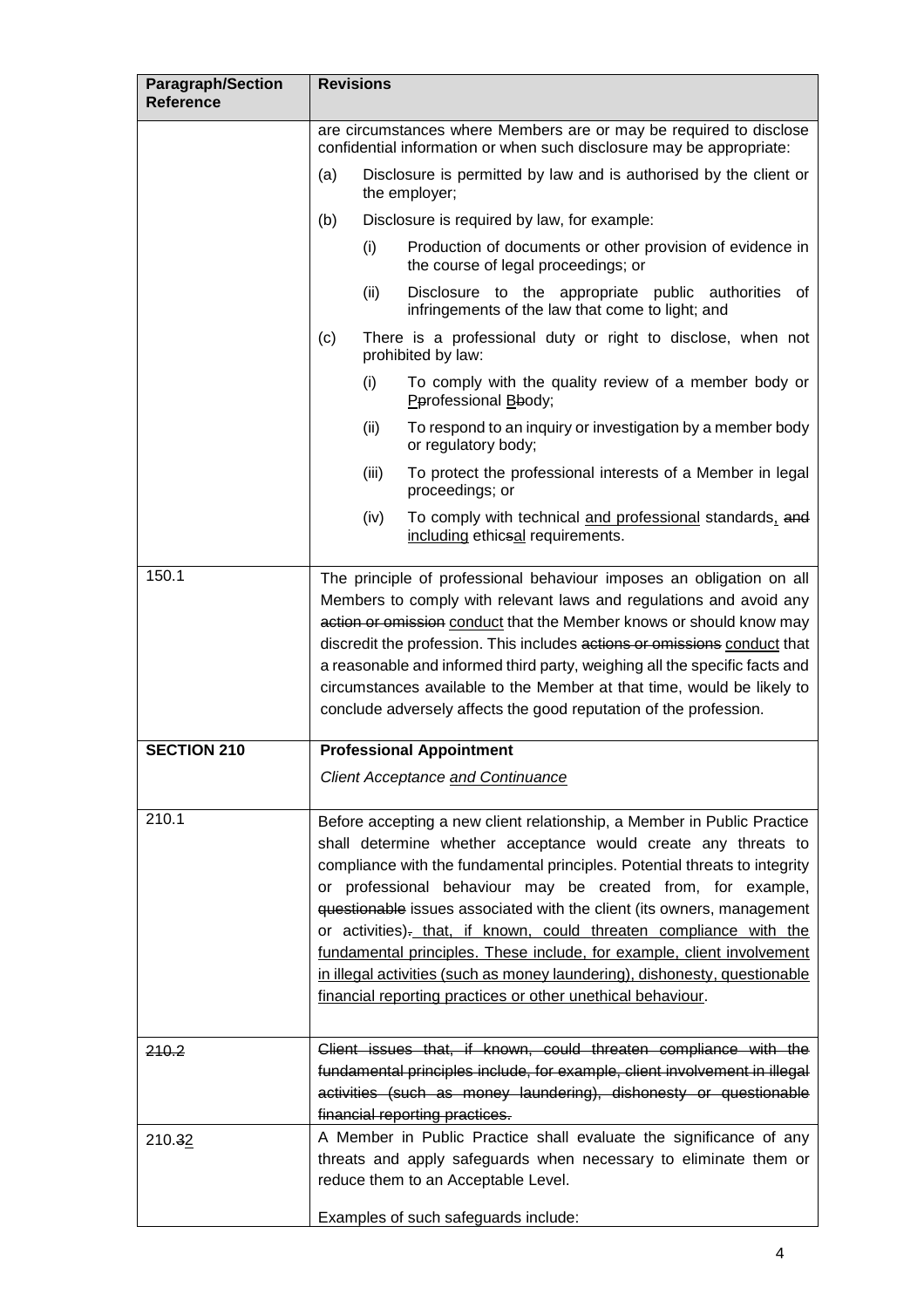| <b>Paragraph/Section</b><br><b>Reference</b> | <b>Revisions</b>                                                                                                                                                                                                                                                                                                                                                                                                                                                                                                                                                                                                                                                                                                                                                                                                                                                                                                                                                                                                                                                                                                                                    |
|----------------------------------------------|-----------------------------------------------------------------------------------------------------------------------------------------------------------------------------------------------------------------------------------------------------------------------------------------------------------------------------------------------------------------------------------------------------------------------------------------------------------------------------------------------------------------------------------------------------------------------------------------------------------------------------------------------------------------------------------------------------------------------------------------------------------------------------------------------------------------------------------------------------------------------------------------------------------------------------------------------------------------------------------------------------------------------------------------------------------------------------------------------------------------------------------------------------|
|                                              | Obtaining knowledge and understanding of the client, its owners,<br>$\bullet$<br>managers and those responsible for its governance and business<br>activities; or                                                                                                                                                                                                                                                                                                                                                                                                                                                                                                                                                                                                                                                                                                                                                                                                                                                                                                                                                                                   |
|                                              | Securing the client's commitment to address the questionable<br>issues, for example, through improving improve corporate<br>governance practices or internal controls.                                                                                                                                                                                                                                                                                                                                                                                                                                                                                                                                                                                                                                                                                                                                                                                                                                                                                                                                                                              |
| 210.43                                       | Where it is not possible to reduce the threats to an Acceptable Level, the<br>Member in Public Practice shall decline to enter into the client<br>relationship.                                                                                                                                                                                                                                                                                                                                                                                                                                                                                                                                                                                                                                                                                                                                                                                                                                                                                                                                                                                     |
| 210.54                                       | It is recommended that a Member in Public Practice periodically review<br>acceptance decisions for recurring client engagements. Potential threats<br>to compliance with the fundamental principles may have been created<br>after acceptance that would have caused the Member in Public Practice<br>to decline the engagement had that information been available earlier. A<br>Member shall, therefore, periodically review whether to continue with a<br>recurring client engagement. For example, a threat to compliance with<br>the fundamental principles may be created by a client's unethical<br>behaviour such as improper earnings management or balance sheet<br>valuations. If a Member identifies a threat to compliance with the<br>fundamental principles, the Member shall evaluate the significance of the<br>threats and apply safeguards when necessary to eliminate the threat or<br>reduce it to an Acceptable Level. Where it is not possible to reduce the<br>threat to an Acceptable Level, the Member shall consider terminating the<br>client relationship where termination is not prohibited by law or<br>regulation. |
| 210.65                                       | The fundamental principle of professional competence and due care<br>imposes an obligation on a Member in Public Practice to provide only<br>those services that the Member in Public Practice is competent to<br>perform. Before accepting a specific client engagement, a Member in<br>Public Practice shall determine whether acceptance would create any<br>threats to compliance with the fundamental principles. For example, a<br>self-interest threat to professional competence and due care is created<br>if the Engagement Team does not possess, or cannot acquire, the<br>competencies necessary to properly carry out the engagement.                                                                                                                                                                                                                                                                                                                                                                                                                                                                                                 |
| 210.76                                       | A Member in Public Practice shall evaluate the significance of threats<br>and apply safeguards, when necessary, to eliminate them or reduce<br>them to an Acceptable Level. Examples of such safeguards include:<br>Acquiring an appropriate understanding of the nature of the<br>client's business, the complexity of its operations, the specific<br>requirements of the engagement and the purpose, nature and<br>scope of the work to be performed.<br>Acquiring knowledge of relevant industries or subject matters.<br>Possessing or obtaining experience with relevant regulatory or                                                                                                                                                                                                                                                                                                                                                                                                                                                                                                                                                        |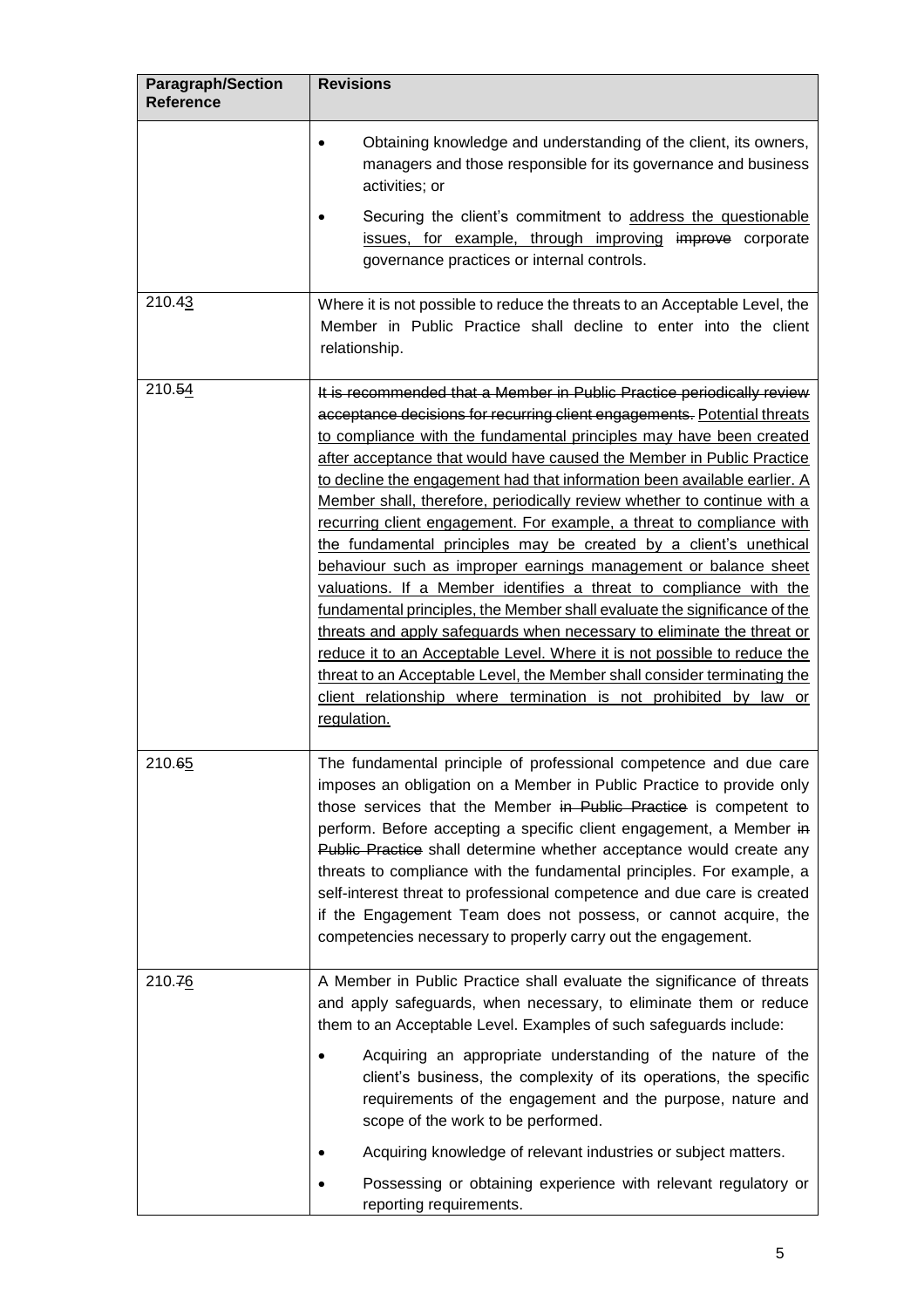| <b>Paragraph/Section</b><br><b>Reference</b> | <b>Revisions</b>                                                                                                                                                                                                                                                                                                                                                                                                                                                                                                                                                                                                                                                                                                                                                                                                                                                                                                                                                                                                                                                                                                                                                                                                                                                                                                                                                                                                                                                                                                               |
|----------------------------------------------|--------------------------------------------------------------------------------------------------------------------------------------------------------------------------------------------------------------------------------------------------------------------------------------------------------------------------------------------------------------------------------------------------------------------------------------------------------------------------------------------------------------------------------------------------------------------------------------------------------------------------------------------------------------------------------------------------------------------------------------------------------------------------------------------------------------------------------------------------------------------------------------------------------------------------------------------------------------------------------------------------------------------------------------------------------------------------------------------------------------------------------------------------------------------------------------------------------------------------------------------------------------------------------------------------------------------------------------------------------------------------------------------------------------------------------------------------------------------------------------------------------------------------------|
|                                              | Assigning sufficient staff with the necessary competencies.<br>$\bullet$                                                                                                                                                                                                                                                                                                                                                                                                                                                                                                                                                                                                                                                                                                                                                                                                                                                                                                                                                                                                                                                                                                                                                                                                                                                                                                                                                                                                                                                       |
|                                              | Using experts where necessary.                                                                                                                                                                                                                                                                                                                                                                                                                                                                                                                                                                                                                                                                                                                                                                                                                                                                                                                                                                                                                                                                                                                                                                                                                                                                                                                                                                                                                                                                                                 |
|                                              | Agreeing on a realistic time frame for the performance of the<br>engagement.                                                                                                                                                                                                                                                                                                                                                                                                                                                                                                                                                                                                                                                                                                                                                                                                                                                                                                                                                                                                                                                                                                                                                                                                                                                                                                                                                                                                                                                   |
|                                              | Complying with quality control policies and procedures designed<br>to provide reasonable assurance that specific engagements are<br>accepted only when they can be performed competently.                                                                                                                                                                                                                                                                                                                                                                                                                                                                                                                                                                                                                                                                                                                                                                                                                                                                                                                                                                                                                                                                                                                                                                                                                                                                                                                                      |
| 210.87                                       | When a Member in Public Practice intends to rely on the advice or work<br>of an expert, the Member in Public Practice shall determine whether such<br>reliance is warranted. Factors to consider include: reputation, expertise,<br>resources available and applicable professional and ethical standards.<br>Such information may be gained from prior association with the expert<br>or from consulting others.                                                                                                                                                                                                                                                                                                                                                                                                                                                                                                                                                                                                                                                                                                                                                                                                                                                                                                                                                                                                                                                                                                              |
| 210.98                                       | A Member in Public Practice who is asked to replace another Member in<br>Public Practice, or who is considering tendering for an engagement<br>currently held by another Member in Public Practice, shall determine<br>whether there are any reasons, professional or otherwise, for not<br>accepting the engagement, such as circumstances that create threats to<br>compliance with the fundamental principles that cannot be eliminated or<br>reduced to an Acceptable Level by the application of safeguards. For<br>example, there may be a threat to professional competence and due<br>care if a Member in Public Practice accepts the engagement before<br>knowing all the pertinent facts.                                                                                                                                                                                                                                                                                                                                                                                                                                                                                                                                                                                                                                                                                                                                                                                                                            |
| 210.409                                      | A Member in Public Practice shall evaluate the significance of any<br>threats. Depending on the nature of the Engagement, this may require<br>direct communication with the Existing Accountant to establish the facts<br>and circumstances regarding the proposed change so that the Member<br>in Public Practice can decide whether it would be appropriate to accept<br>the engagement. For example, the apparent reasons for the change in<br>appointment may not fully reflect the facts and may indicate<br>disagreements with the Existing Accountant that may influence the<br>decision to accept the appointment. Safeguards shall be applied when<br>necessary to eliminate any threats or reduce them to an Acceptable<br>Level. Examples of such safeguards include:<br>When replying to requests to submit tenders, stating in the tender<br>that, before accepting the engagement, contact with the Existing<br>or predecessor accountant will be requested so that inquiries may<br>be made as to whether there are any professional or other<br>reasons why the appointment should not be accepted;<br>Asking the predecessor accountant to provide known information<br>on any facts or circumstances that, in the predecessor<br>accountant's opinion, the proposed successor accountant needs<br>to be aware of before deciding whether to accept the engagement.<br>For example, the apparent reasons for the change in appointment<br>may not fully reflect the facts and may indicate disagreements with |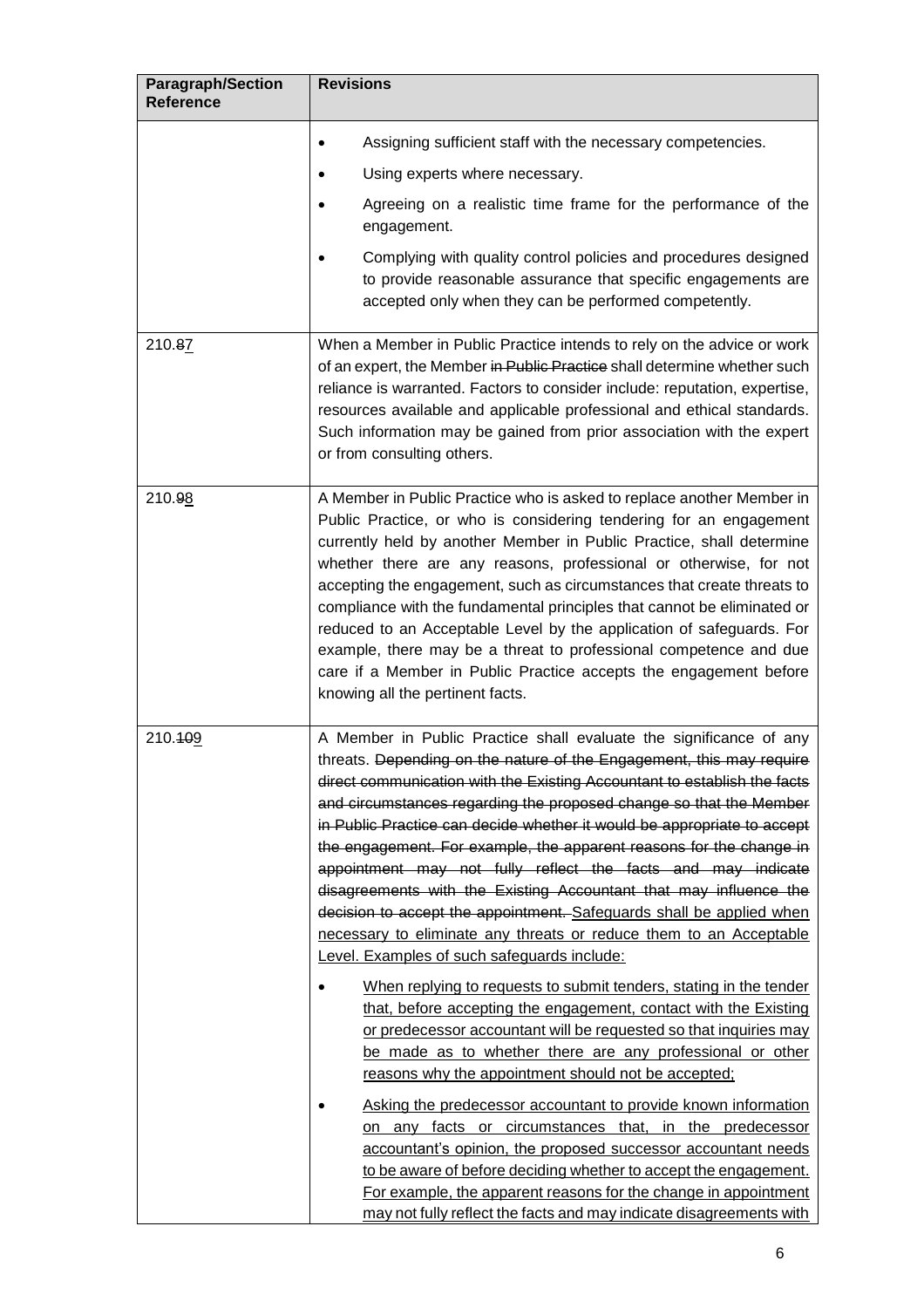| <b>Paragraph/Section</b><br><b>Reference</b> | <b>Revisions</b>                                                                                                                                                                                                                                                                                                                                                                                                                                                                                                                                                                                                                                                                                                                                                                                                                                                                                                                                                                                                                              |
|----------------------------------------------|-----------------------------------------------------------------------------------------------------------------------------------------------------------------------------------------------------------------------------------------------------------------------------------------------------------------------------------------------------------------------------------------------------------------------------------------------------------------------------------------------------------------------------------------------------------------------------------------------------------------------------------------------------------------------------------------------------------------------------------------------------------------------------------------------------------------------------------------------------------------------------------------------------------------------------------------------------------------------------------------------------------------------------------------------|
|                                              | the predecessor accountant that may influence the decision to<br>accept the appointment; or                                                                                                                                                                                                                                                                                                                                                                                                                                                                                                                                                                                                                                                                                                                                                                                                                                                                                                                                                   |
|                                              | Obtaining necessary information from other sources.                                                                                                                                                                                                                                                                                                                                                                                                                                                                                                                                                                                                                                                                                                                                                                                                                                                                                                                                                                                           |
| 210.11                                       | Safeguards shall be applied when necessary to eliminate any threats or<br>reduce them to an Acceptable Level. Examples of such safeguards<br>include:<br>When replying to requests to submit tenders, stating in the tender<br>that, before accepting the engagement, contact with the Existing<br>Accountant will be requested so that inquiries may be made as to<br>whether there are any professional or other reasons why the<br>appointment should not be accepted;<br>Asking the Existing Accountant to provide known information on<br>any facts or circumstances that, in the Existing Accountant's<br>opinion, the proposed accountant needs to be aware of before<br>deciding whether to accept the engagement; or<br>Obtaining necessary information from other sources.<br>When the threats cannot be eliminated or reduced to an Acceptable<br>Level through the application of safeguards, a Member in Public Practice<br>shall, unless there is satisfaction as to necessary facts by other means,<br>decline the engagement. |
| 210.10                                       | When the threats cannot be eliminated or reduced to an Acceptable<br>Level through the application of safeguards, a Member in Public Practice<br>shall, unless there is satisfaction as to necessary facts by other means,<br>decline the engagement.                                                                                                                                                                                                                                                                                                                                                                                                                                                                                                                                                                                                                                                                                                                                                                                         |
| AUST210.11.1                                 | A Member in Public Practice who is asked to replace an existing auditor<br>or to accept nomination as a replacement auditor shall:<br>(a) Request the prospective client's permission to communicate with<br>the existing auditor. If such permission is refused the Member<br>shall, in the absence of exceptional circumstances, decline the<br>Audit Engagement or the nomination; and<br>(b) On receipt of permission, request in writing of the existing auditor<br>all information which ought to be available to enable the Member<br>to make a decision as to whether the Audit Engagement or the<br>nomination should be accepted.                                                                                                                                                                                                                                                                                                                                                                                                   |
| 210.112                                      | A Member in Public Practice may be asked to undertake work that is<br>complementary or additional to the work of the Existing Accountant. Such<br>circumstances may create threats to professional competence and due<br>care resulting from, for example, a lack of or incomplete information. The<br>significance of any threats shall be evaluated and safeguards applied<br>when necessary to eliminate the threat or reduce it to an Acceptable Level.<br>An example of such a safeguard is notifying the Existing Accountant of the<br>proposed work, which would give the Existing Accountant the opportunity                                                                                                                                                                                                                                                                                                                                                                                                                          |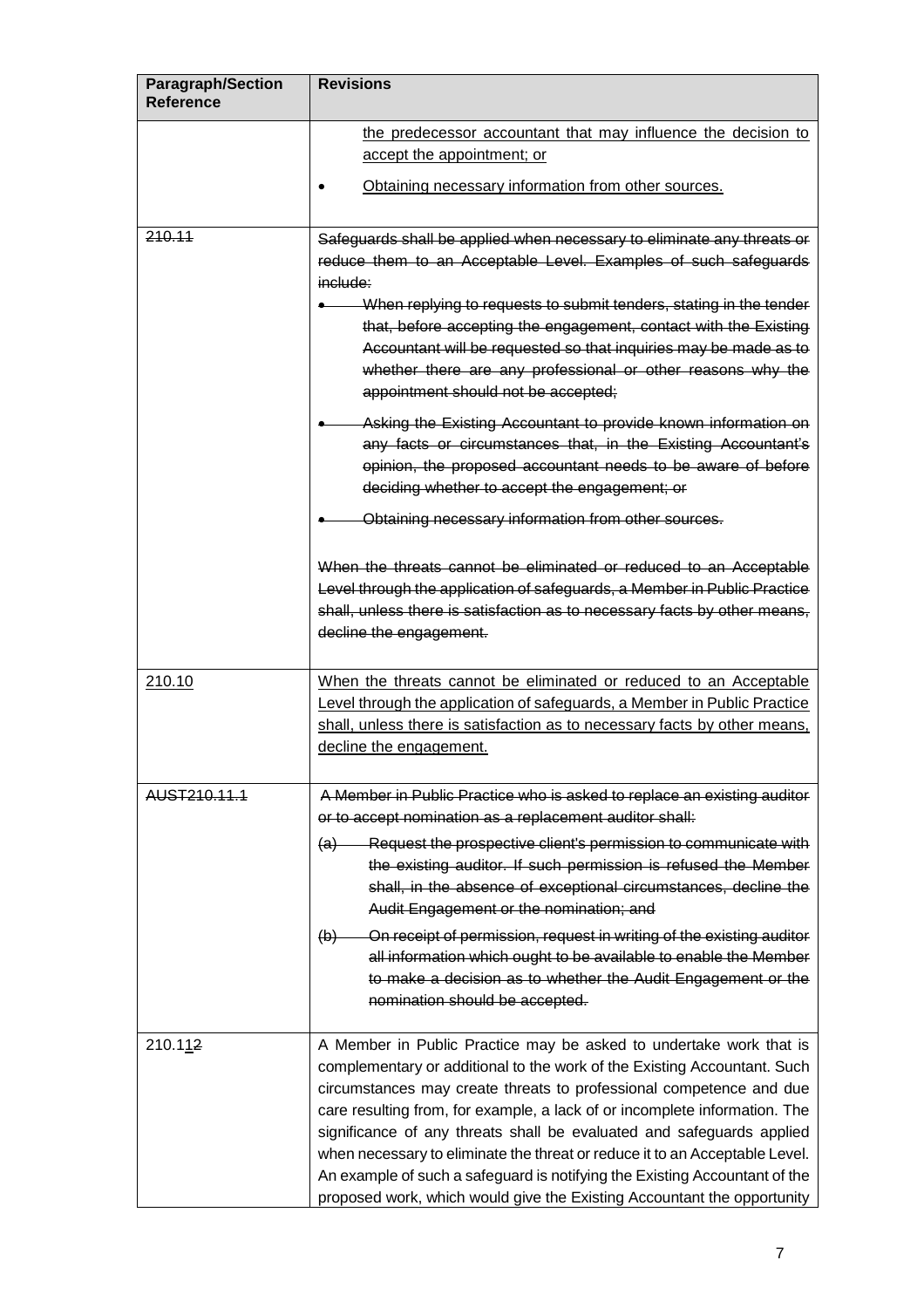| <b>Paragraph/Section</b><br><b>Reference</b> | <b>Revisions</b>                                                                                                                                                                                                                                                                                                                                                                                                                                                                                                                                                                                                                                                                                                                                                                                                                                                                                                                                                                                                                                                                                                     |
|----------------------------------------------|----------------------------------------------------------------------------------------------------------------------------------------------------------------------------------------------------------------------------------------------------------------------------------------------------------------------------------------------------------------------------------------------------------------------------------------------------------------------------------------------------------------------------------------------------------------------------------------------------------------------------------------------------------------------------------------------------------------------------------------------------------------------------------------------------------------------------------------------------------------------------------------------------------------------------------------------------------------------------------------------------------------------------------------------------------------------------------------------------------------------|
|                                              | to provide any relevant information needed for the proper conduct of the<br>work.                                                                                                                                                                                                                                                                                                                                                                                                                                                                                                                                                                                                                                                                                                                                                                                                                                                                                                                                                                                                                                    |
| 210.123                                      | An Existing or predecessor Aaccountant is bound by confidentiality.<br>Whether that Member is permitted or required to discuss the affairs of a<br>client with a proposed accountant will depend on the nature of the<br>engagement and on:<br>Whether the client's permission to do so has been obtained; or<br>(a)<br>The legal or ethical requirements relating to such communications<br>(b)<br>and disclosure, which may vary by jurisdiction.<br>Circumstances where the Member is or may be required to disclose<br>confidential information or where such disclosure may otherwise be<br>appropriate are set out in Section 140 of Part A of this Code.                                                                                                                                                                                                                                                                                                                                                                                                                                                      |
| 210.134                                      | A Member in Public Practice will generally need to obtain the Gclient's<br>permission, preferably in writing, to initiate discussion with an Existing or<br>predecessor Aaccountant. Once that permission is obtained, the Existing<br>or predecessor Aaccountant shall comply with relevant legal-laws and<br>other regulations governing such requests. Where the Existing or<br>predecessor Aaccountant provides information, it shall be provided<br>honestly and unambiguously. If the proposed accountant is unable to<br>communicate with the Existing or predecessor Aaccountant, the<br>proposed accountant shall take reasonable steps to obtain information<br>about any possible threats by other means, such as through inquiries of<br>third parties or background investigations of senior management or<br>Those Charged with Governance of the client.                                                                                                                                                                                                                                              |
| 210.14                                       | In the case of an audit of Financial Statements, a Member in Public<br>Practice shall request the predecessor accountant to provide known<br>information regarding any facts or other information that, in the<br>predecessor accountant's opinion, the proposed successor accountant<br>needs to be aware of before deciding whether to accept the<br>engagement. Except for the circumstances involving identified or<br>suspected non-compliance with laws and regulations set out in<br>paragraph 225.31:<br>If the client consents to the predecessor accountant disclosing<br>(a)<br>any such facts or other information, the predecessor accountant<br>shall provide the information honestly and unambiguously; and<br>If the client fails or refuses to grant the predecessor accountant<br>(b)<br>permission to discuss the client's affairs with the proposed<br>successor accountant, the predecessor accountant shall disclose<br>this fact to the proposed successor accountant, who shall carefully<br>consider such failure or refusal when determining whether or not<br>to accept the appointment. |
| <b>SECTION 225</b>                           | <b>Responding to Non-Compliance with Laws and Regulations</b><br>Paragraphs 225.1 - 225.56 added.                                                                                                                                                                                                                                                                                                                                                                                                                                                                                                                                                                                                                                                                                                                                                                                                                                                                                                                                                                                                                    |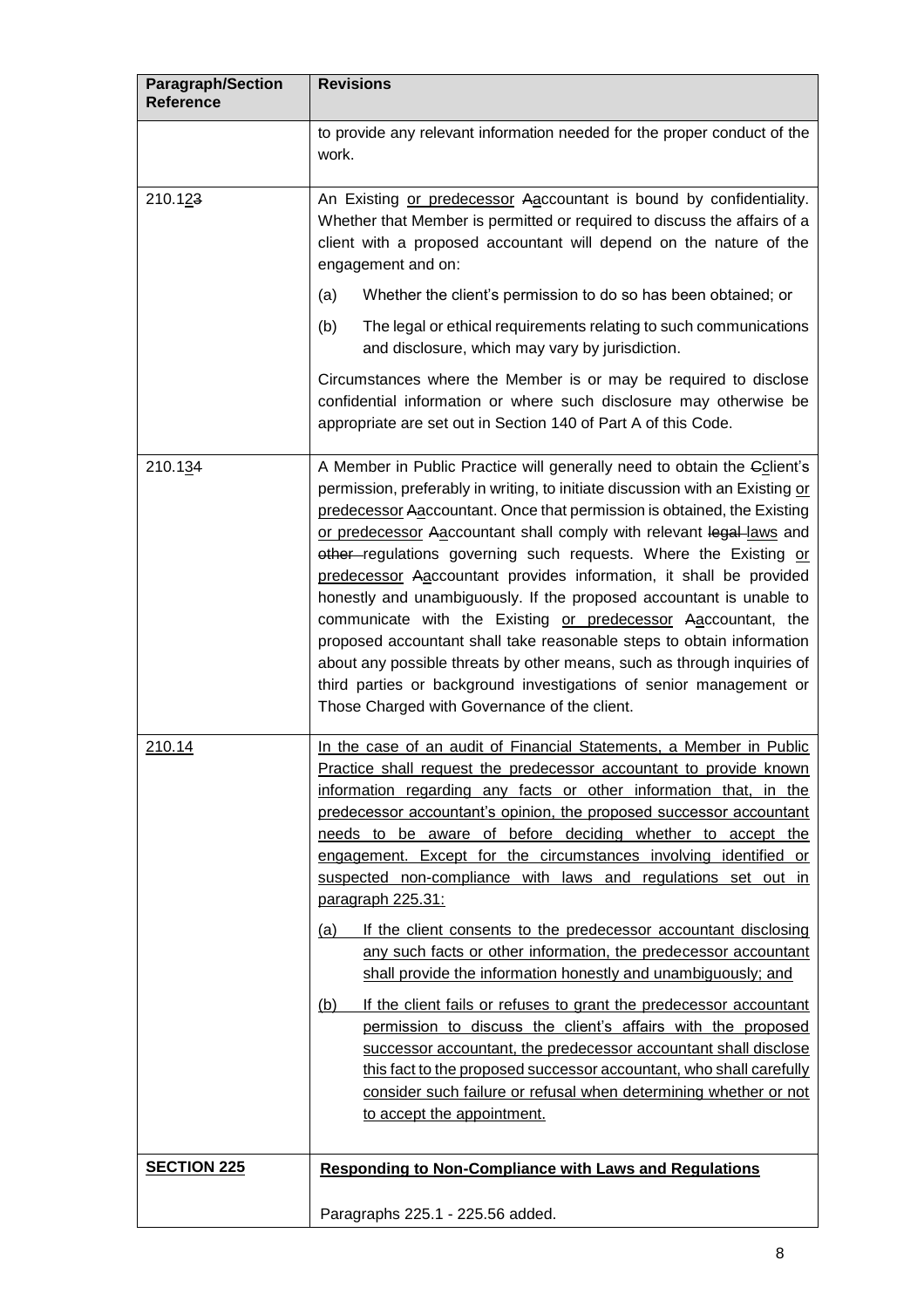| <b>Paragraph/Section</b><br><b>Reference</b> | <b>Revisions</b>                                                                                                                                                                                                                                                                                                                                                                                                                                                                                                                                                                                                                                                                                                                                                                                                                                                                                                           |
|----------------------------------------------|----------------------------------------------------------------------------------------------------------------------------------------------------------------------------------------------------------------------------------------------------------------------------------------------------------------------------------------------------------------------------------------------------------------------------------------------------------------------------------------------------------------------------------------------------------------------------------------------------------------------------------------------------------------------------------------------------------------------------------------------------------------------------------------------------------------------------------------------------------------------------------------------------------------------------|
| 250.2                                        | A Member in Public Practice shall not bring the profession into disrepute<br>when marketing Professional Services. The Member in Public Practice<br>shall be honest and truthful and not:                                                                                                                                                                                                                                                                                                                                                                                                                                                                                                                                                                                                                                                                                                                                  |
|                                              | Make exaggerated claims for services offered, qualifications<br>(a)<br>possessed, or experience gained; or                                                                                                                                                                                                                                                                                                                                                                                                                                                                                                                                                                                                                                                                                                                                                                                                                 |
|                                              | (b)<br>Make disparaging references or unsubstantiated comparisons to<br>the work of another.                                                                                                                                                                                                                                                                                                                                                                                                                                                                                                                                                                                                                                                                                                                                                                                                                               |
|                                              | If the Member in Public Practice is in doubt about whether a proposed<br>form of Advertising or marketing is appropriate, the Member in Public<br>Practice shall consider consulting with the relevant pProfessional bBody.                                                                                                                                                                                                                                                                                                                                                                                                                                                                                                                                                                                                                                                                                                |
| <b>SECTION 270</b>                           | <b>Custody of eClient Assets</b>                                                                                                                                                                                                                                                                                                                                                                                                                                                                                                                                                                                                                                                                                                                                                                                                                                                                                           |
| 270.3                                        | As part of client and engagement acceptance procedures for services<br>that may involve the holding of client assets, a Member in Public Practice<br>shall make appropriate inquiries about the source of such assets and<br>consider legal and regulatory obligations. For example, if the assets<br>were derived from illegal activities, such as money laundering, a threat<br>to compliance with the fundamental principles would be created. In such<br>situations, the Member may consider seeking legal advice shall comply<br>with the provisions of Section 225.                                                                                                                                                                                                                                                                                                                                                  |
| 290.100                                      | Paragraphs 290.102 to 290.2268 describe specific circumstances and<br>relationships that create or may create threats to Independence. The<br>paragraphs describe the potential threats and the types of safeguards<br>that may be appropriate to eliminate the threats or reduce them to an<br>Acceptable Level and identify certain situations where no safeguards<br>could reduce the threats to an Acceptable Level. The paragraphs do not<br>describe all of the circumstances and relationships that create or may<br>create a threat to Independence. The Firm and the members of the Audit<br>Team shall evaluate the implications of similar, but different,<br>circumstances and relationships and determine whether safeguards,<br>including the safeguards in paragraphs 200.12 to 200.15, can be applied<br>when necessary to eliminate the threats to Independence or reduce<br>them to an Acceptable Level. |
|                                              | Provision of Non-assurance Services to an Audit Clients                                                                                                                                                                                                                                                                                                                                                                                                                                                                                                                                                                                                                                                                                                                                                                                                                                                                    |
| 290.159                                      | [Paragraphs 290.154 - 290.158 remain unchanged.]<br>Management of an entity performs many activities in managing the entity<br>in the best interests of stakeholders of the entity. It is not possible to<br>specify every activity that is a management responsibility. However,<br>management responsibilities involve controlling, leading and directing an<br>entity, including making significant decisions regarding the acquisition,<br>deployment and control of human, financial, technological, physical and<br>intangible resources.                                                                                                                                                                                                                                                                                                                                                                            |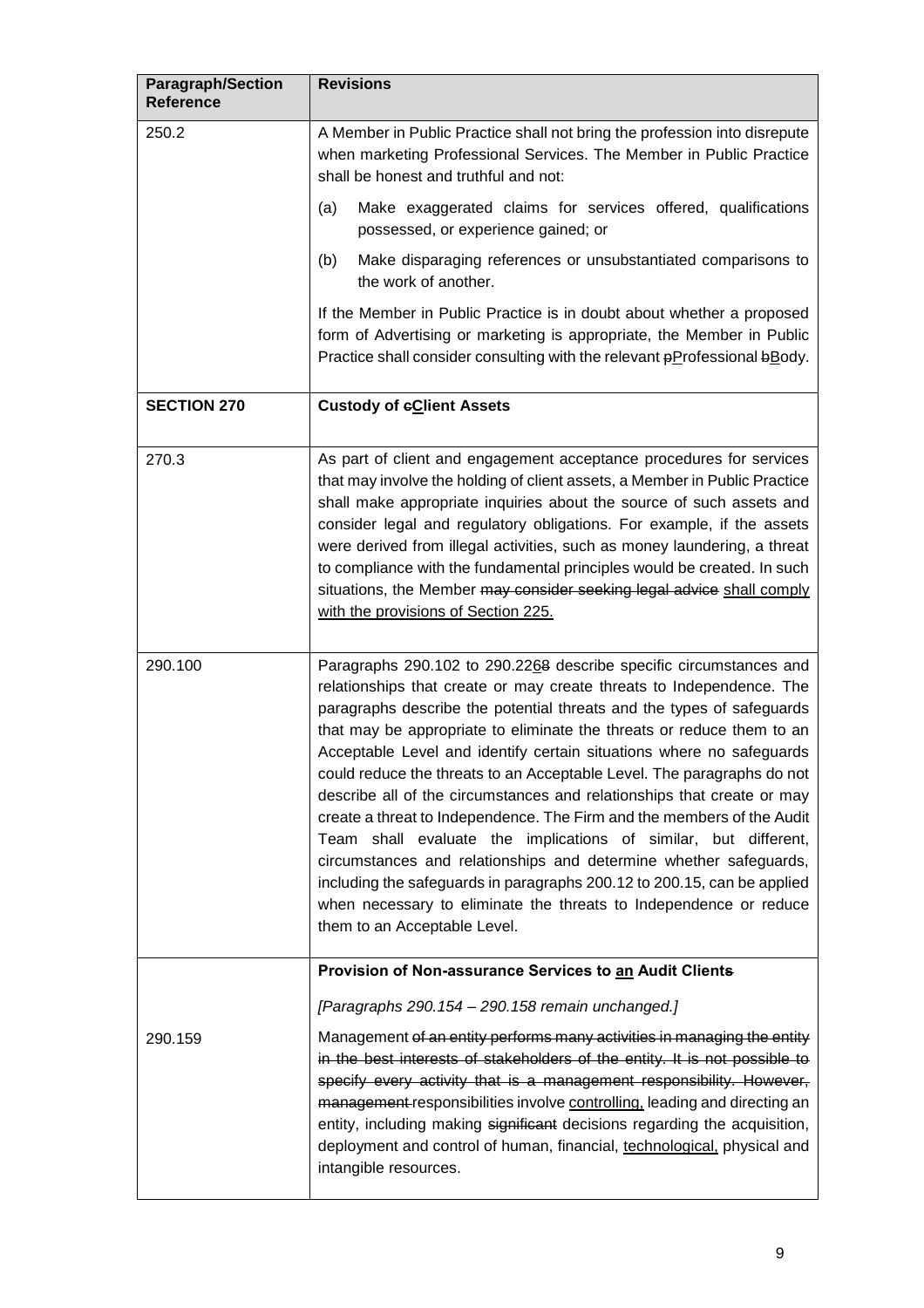| <b>Paragraph/Section</b><br><b>Reference</b> | <b>Revisions</b>                                                                                                                                                                                                                                                                                                                                                                                                                                                                                                                                                                                                                                                                                                                                                                                                                                                                                                                                                                                                   |
|----------------------------------------------|--------------------------------------------------------------------------------------------------------------------------------------------------------------------------------------------------------------------------------------------------------------------------------------------------------------------------------------------------------------------------------------------------------------------------------------------------------------------------------------------------------------------------------------------------------------------------------------------------------------------------------------------------------------------------------------------------------------------------------------------------------------------------------------------------------------------------------------------------------------------------------------------------------------------------------------------------------------------------------------------------------------------|
| 290.160                                      | Determining Wwhether an activity is a management responsibility<br>depends on the circumstances and requires the exercise of judgement.<br>Examples of activities that would generally be considered a<br>management responsibility include:<br>Setting policies and strategic direction;<br>Hiring or dismissing employees.<br>Directing and taking responsibility for the actions of employees in<br>relation to the entity's employees' work for the entity;.<br>Authorising transactions;<br>٠<br>Controlling or managing of bank accounts or investments.<br>Deciding which recommendations of the Firm or other third parties<br>to implement;<br>Reporting to Those Charged with Governance on behalf of<br>management.<br>Taking responsibility for the preparation and fair presentation of<br>the Financial Statements in accordance with the applicable<br>financial reporting framework; and<br>Taking responsibility for designing, implementing, monitoring or<br>and maintaining internal controls. |
| 290.161                                      | Activities that are routine and administrative, or involve matters that are<br>insignificant, generally are deemed not to be a management<br>responsibility. For example, executing an insignificant transaction that<br>has been authorised by management or monitoring the dates for filing<br>statutory returns and advising an Audit Client of those dates is deemed<br>not to be a management responsibility. Further, providing advice and<br>recommendations to assist management in discharging its<br>responsibilities is not assuming a management responsibility.                                                                                                                                                                                                                                                                                                                                                                                                                                       |
| 290.1612                                     | If a A Firm shall not were to assume a management responsibility for an<br>Audit Client <sub>7</sub> t <sub>The threats created would be so significant that no</sub><br>safeguards could reduce the threats to an Acceptable Level. For<br>example, deciding which recommendations of the Firm to implement will<br>create self-review and self-interest threats. Further, assuming a<br>management responsibility creates a familiarity threat because the Firm<br>becomes too closely aligned with the views and interests of<br>management. Therefore, the Firm shall not assume a management<br>responsibility for an Audit Client. Subject to compliance with paragraph<br>290.162, providing advice and recommendations to assist management<br>in discharging its responsibilities is not assuming a management<br>responsibility.                                                                                                                                                                         |
| 290.1632                                     | To avoid the risk of assuming a management responsibility when<br>providing non-assurance services to an Audit Client, the Firm shall be<br>satisfied that a member of client management is responsible for making<br>the significant makes all judgements and decisions that are the proper<br>responsibility of management, This includes ensuring that the client's<br>management:                                                                                                                                                                                                                                                                                                                                                                                                                                                                                                                                                                                                                              |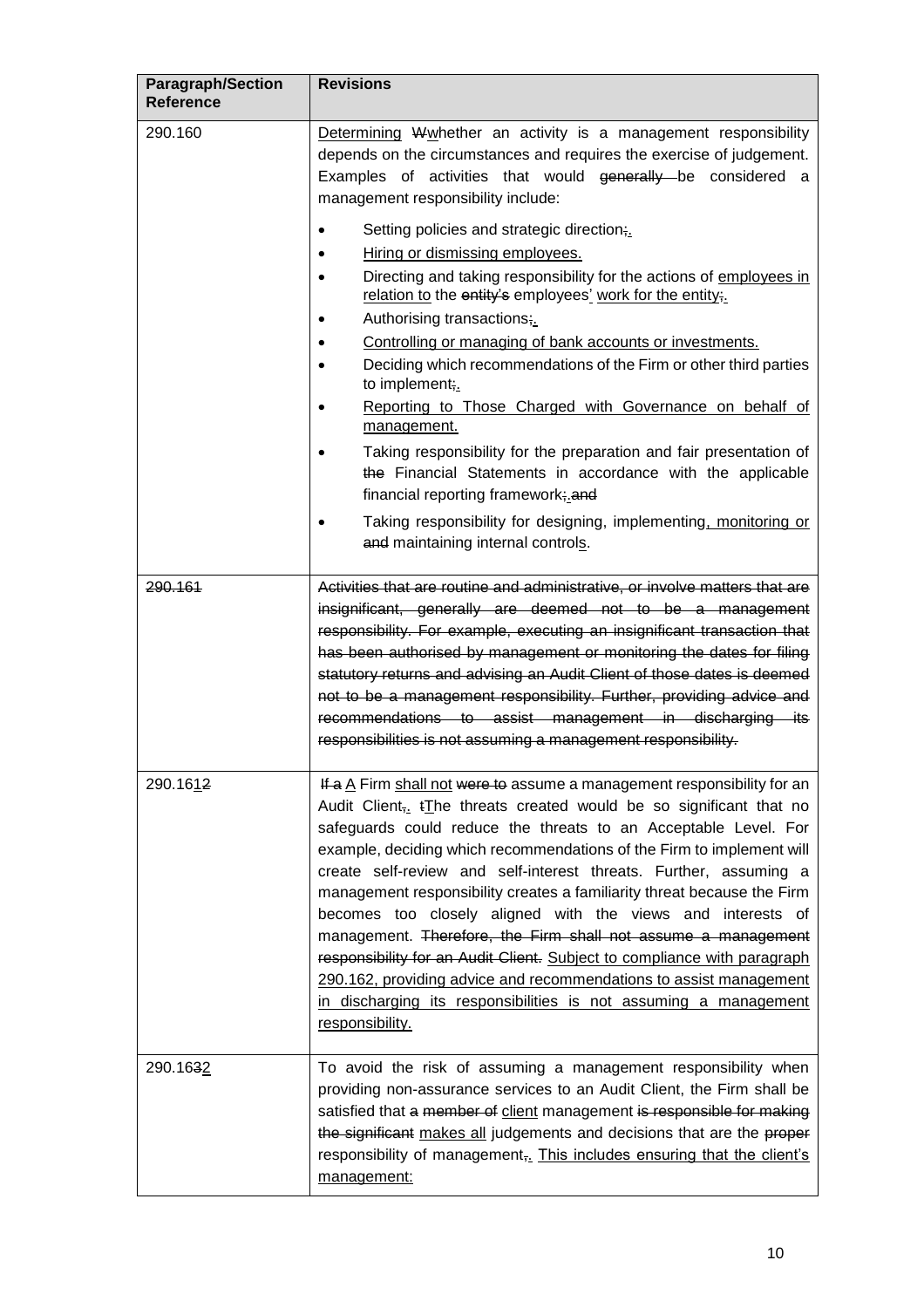| <b>Paragraph/Section</b><br><b>Reference</b> | <b>Revisions</b>                                                                                                                                                                                                                                                                                                                                                                                                                                                                                                                                                                                                                                                                                                                                                                        |
|----------------------------------------------|-----------------------------------------------------------------------------------------------------------------------------------------------------------------------------------------------------------------------------------------------------------------------------------------------------------------------------------------------------------------------------------------------------------------------------------------------------------------------------------------------------------------------------------------------------------------------------------------------------------------------------------------------------------------------------------------------------------------------------------------------------------------------------------------|
|                                              | Designates an individual who possesses suitable skill, knowledge<br>$\bullet$<br>and experience to be responsible at all times for the client's<br>decisions and to oversee the services. Such an individual,<br>preferably within senior management, would understand the<br>objectives, nature and results of the services and the respective<br>client and Firm responsibilities. However, the individual is not<br>required to possess the expertise to perform or re-perform the<br>services;                                                                                                                                                                                                                                                                                      |
|                                              | Provides oversight of the services and evaluating evaluates the<br>adequacy of the results of the services performed for the client's<br>purpose; and                                                                                                                                                                                                                                                                                                                                                                                                                                                                                                                                                                                                                                   |
|                                              | and a Acceptsing responsibility for the actions, if any, to be taken<br>arising from the results of the services. This reduces the risk of<br>the Firm inadvertently making any significant judgements or<br>decisions on behalf of management. The risk is further reduced<br>when the Firm gives the client the opportunity to make judgements<br>and decisions based on an objective and transparent analysis and<br>presentation of the issues.                                                                                                                                                                                                                                                                                                                                     |
|                                              | <b>Administrative Services</b>                                                                                                                                                                                                                                                                                                                                                                                                                                                                                                                                                                                                                                                                                                                                                          |
| 290.163                                      | Administrative services involve assisting clients with their routine or<br>mechanical tasks within the normal course of operations. Such services<br>require little to no professional judgement and are clerical in nature.<br>Examples of administrative services include word processing services.<br>preparing administrative or statutory forms for client approval, submitting<br>such forms as instructed by the client, monitoring statutory filing dates,<br>and advising an Audit Client of those dates. Providing such services<br>does not generally create a threat to Independence. However, the<br>significance of any threat created shall be evaluated and safeguards<br>applied when necessary to eliminate the threat or reduce it to an<br><b>Acceptable Level.</b> |
| 290.164                                      | Management is responsible for the preparation and fair presentation of<br>the Financial Statements in accordance with the applicable financial<br>reporting framework. These responsibilities include:                                                                                                                                                                                                                                                                                                                                                                                                                                                                                                                                                                                  |
|                                              | Determining accounting policies and the accounting treatment<br>within those policies. Originating or changing journal entries, or<br>determining the account classifications of transactions; and                                                                                                                                                                                                                                                                                                                                                                                                                                                                                                                                                                                      |
|                                              | Preparing or changing source documents or originating data, in<br>electronic or other form, evidencing the occurrence of a<br>transaction (for example, purchase orders, payroll time records,<br>and customer orders).                                                                                                                                                                                                                                                                                                                                                                                                                                                                                                                                                                 |
|                                              | Originating or changing journal entries, or determining or<br>approving the account classifications of transactions.                                                                                                                                                                                                                                                                                                                                                                                                                                                                                                                                                                                                                                                                    |
| 290.166                                      | The audit process, however, necessitates dialogue between the Firm<br>and management of the Audit Client, which may involve:                                                                                                                                                                                                                                                                                                                                                                                                                                                                                                                                                                                                                                                            |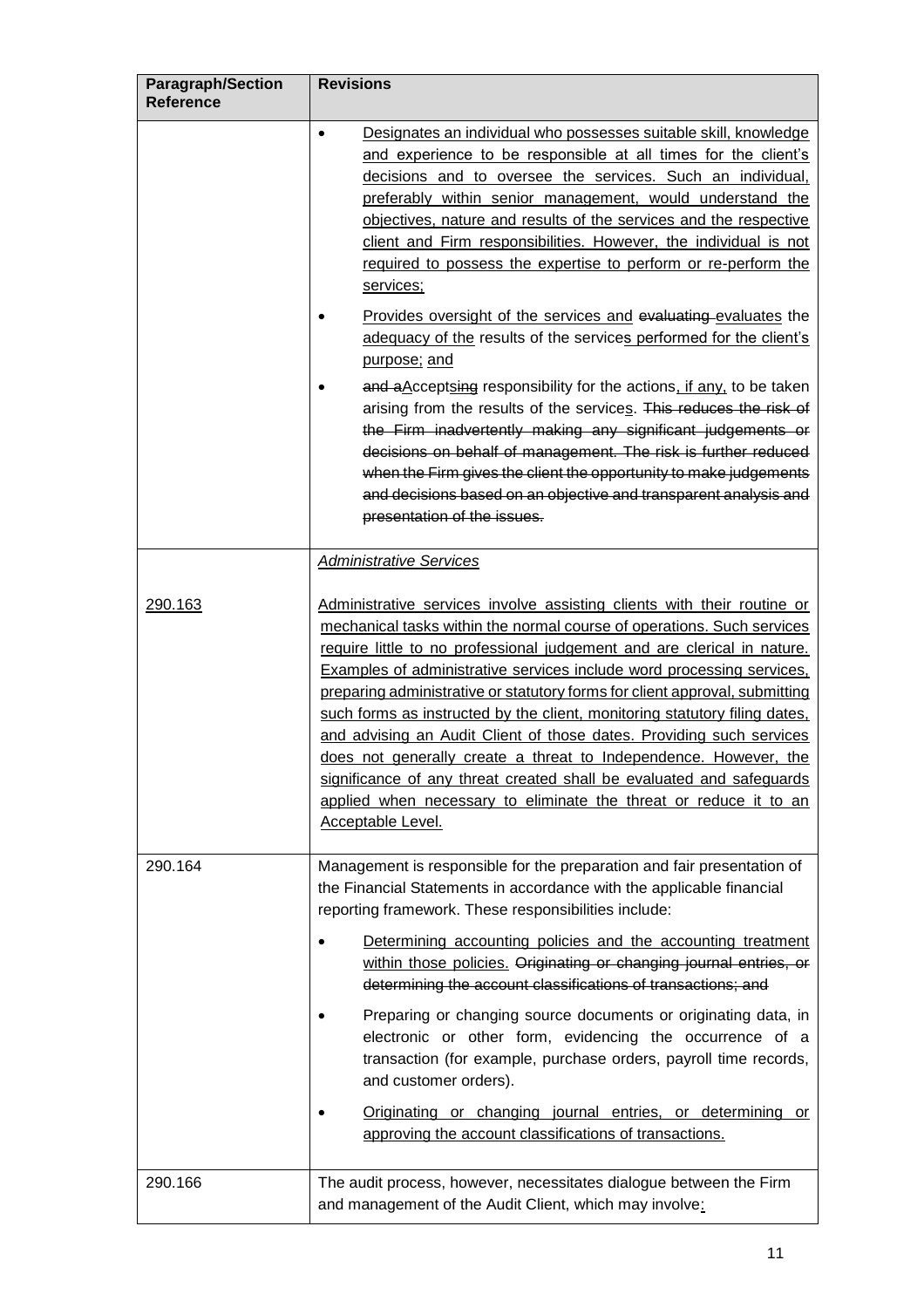| <b>Paragraph/Section</b><br><b>Reference</b> | <b>Revisions</b>                                                                                                                                                                                                                                                                                                                                                                                                                                                                                        |
|----------------------------------------------|---------------------------------------------------------------------------------------------------------------------------------------------------------------------------------------------------------------------------------------------------------------------------------------------------------------------------------------------------------------------------------------------------------------------------------------------------------------------------------------------------------|
|                                              | $(a)$ +The application of accounting standards or policies and<br>٠<br>Financial Statement disclosure requirements,;                                                                                                                                                                                                                                                                                                                                                                                    |
|                                              | (b) tThe appropriateness of financial and accounting control and<br>the methods used in determining the stated amounts of assets and<br>liabilities,; or                                                                                                                                                                                                                                                                                                                                                |
|                                              | (c) pProposing adjusting journal entries.                                                                                                                                                                                                                                                                                                                                                                                                                                                               |
|                                              | These activities are considered to be a normal part of the audit process<br>and do not, generally, create threats to Independence so long as the<br>client is responsible for making decisions in the preparation of the<br>accounting records and Financial Statements.                                                                                                                                                                                                                                |
|                                              | Audit Clients that are Nnot Public Interest Entities                                                                                                                                                                                                                                                                                                                                                                                                                                                    |
| 290.168                                      | The Firm may provide services related to the preparation of accounting<br>records and Financial Statements to an Audit Client that is not a Public<br>Interest Entity where the services are of a routine or mechanical nature,<br>so long as any self-review threat created is reduced to an Acceptable<br>Level. Services that are routine or mechanical in nature require little to<br>no professional judgement from the Member in Public Practice. Some<br>Eexamples of such services include are: |
|                                              | Providing Preparing payroll services calculations or reports based<br>on client-originated data for approval and payment by the client;                                                                                                                                                                                                                                                                                                                                                                 |
|                                              | Recording recurring transactions for which amounts are easily<br>determinable from source documents or originating data, such as<br>a utility bill where the client has determined or approved the<br>appropriate account classification;.                                                                                                                                                                                                                                                              |
|                                              | Recording a transaction for which the client has already<br>determined the amount to be recorded, even though the<br>transaction involves a significant degree of subjectivity. Posting<br>transactions coded by the client to the general ledger;                                                                                                                                                                                                                                                      |
|                                              | Calculating depreciation on fixed assets when the client<br>determines the accounting policy and estimates of useful life and<br>residual values.                                                                                                                                                                                                                                                                                                                                                       |
|                                              | Posting client-approved entries to the trial balance;                                                                                                                                                                                                                                                                                                                                                                                                                                                   |
|                                              | Preparing Financial Statements based on information in the client-<br>approved trial balance and preparing the related notes on client-<br>approved records.                                                                                                                                                                                                                                                                                                                                            |
|                                              | In all cases, the significance of any threat created shall be evaluated and<br>safeguards applied when necessary to eliminate the threat or reduce it<br>to an Acceptable Level. Examples of such safeguards include:                                                                                                                                                                                                                                                                                   |
|                                              | Arranging for such services to be performed by an individual who<br>$\bullet$<br>is not a member of the Audit Team; or                                                                                                                                                                                                                                                                                                                                                                                  |
|                                              | If such services are performed by a member of the Audit Team,<br>using a partner or senior staff member with appropriate expertise                                                                                                                                                                                                                                                                                                                                                                      |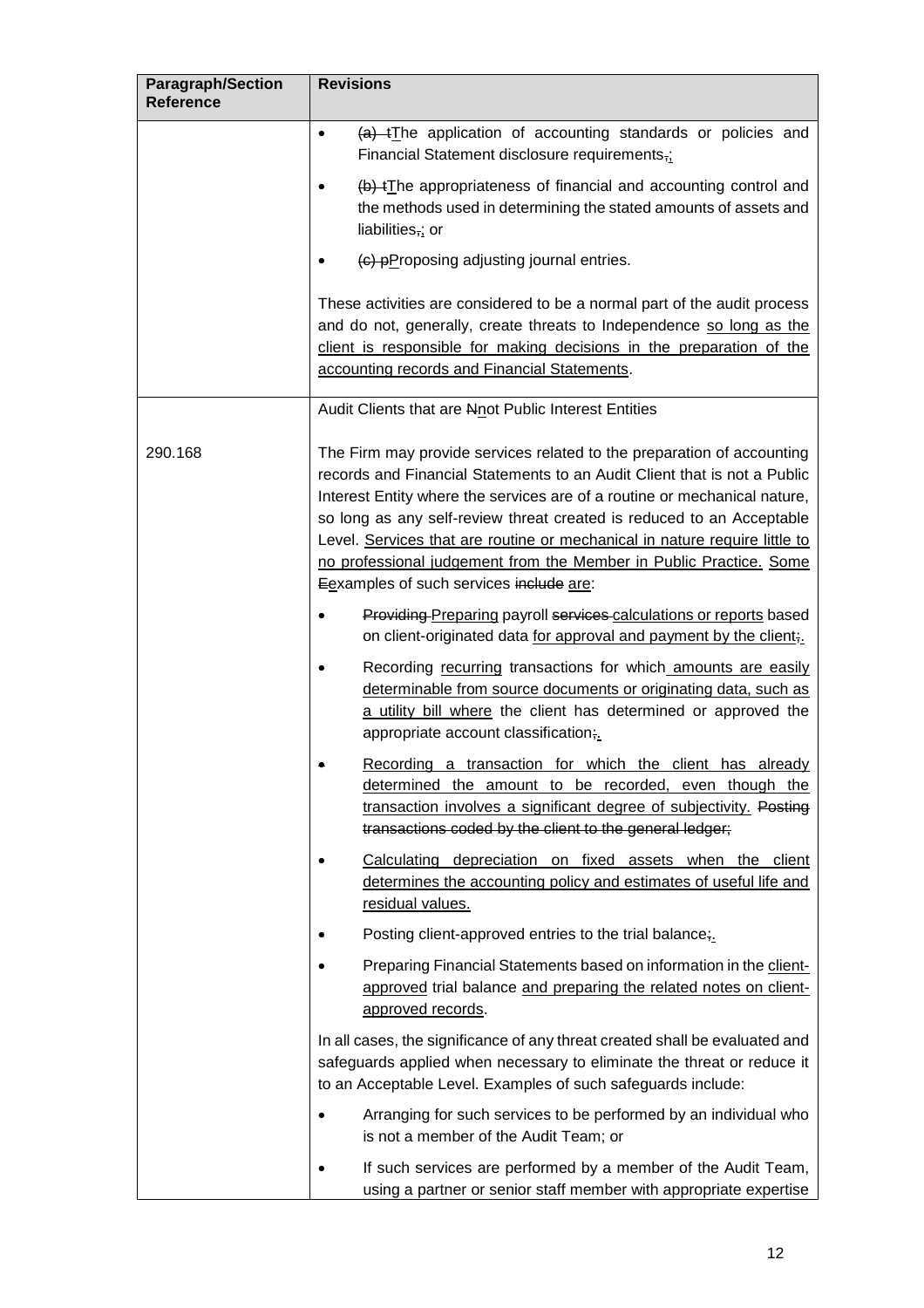| <b>Paragraph/Section</b><br><b>Reference</b> | <b>Revisions</b>                                                                                                                                                                                                                                                                                                                                                                                                                                                                                                                                                                                                                                                                                                                                                                                                                                                                                                                                                                                                         |
|----------------------------------------------|--------------------------------------------------------------------------------------------------------------------------------------------------------------------------------------------------------------------------------------------------------------------------------------------------------------------------------------------------------------------------------------------------------------------------------------------------------------------------------------------------------------------------------------------------------------------------------------------------------------------------------------------------------------------------------------------------------------------------------------------------------------------------------------------------------------------------------------------------------------------------------------------------------------------------------------------------------------------------------------------------------------------------|
|                                              | who is not a member of the Audit Team to review the work<br>performed.                                                                                                                                                                                                                                                                                                                                                                                                                                                                                                                                                                                                                                                                                                                                                                                                                                                                                                                                                   |
|                                              | Emergency Situations - Audit Clients that are not Public Interest Entities                                                                                                                                                                                                                                                                                                                                                                                                                                                                                                                                                                                                                                                                                                                                                                                                                                                                                                                                               |
| 290.171                                      | Accounting and bookkeeping services, which would otherwise not be<br>permitted under this section, may be provided to Audit Clients that are<br>not Public Interest Entities in emergency or other unusual situations<br>when it is impractical for the Audit Client to make other arrangements.<br>This may be the case when (a) only the Firm has the resources and<br>necessary knowledge of the client's systems and procedures to assist<br>the client in the timely preparation of its accounting records and Financial<br>Statements, and (b) a restriction on the Firm's ability to provide the<br>services would result in significant difficulties for the client (for example,<br>as might result from a failure to meet regulatory reporting requirements).<br>In such situations, the following conditions shall be met:<br>(a) Those who provide the services are not members of the Audit<br>Team;<br>(b) The services are provided for only a short period of time and are<br>not expected to recur; and |
|                                              | (c) The situation is discussed with Those Charged with Governance.                                                                                                                                                                                                                                                                                                                                                                                                                                                                                                                                                                                                                                                                                                                                                                                                                                                                                                                                                       |
| 290.1721-290.1743                            | [Paragraphs 290.172 - 290.174 remain unchanged but renumbered as<br>paragraphs 290.171 - 290.173.]                                                                                                                                                                                                                                                                                                                                                                                                                                                                                                                                                                                                                                                                                                                                                                                                                                                                                                                       |
| 290.1754                                     | If a Firm is requested to perform a valuation to assist an Audit Client with<br>its tax reporting obligations or for tax planning purposes and the results<br>of the valuation will not have a direct effect on the Financial Statements,<br>the provisions included in paragraph 290.1886 apply.                                                                                                                                                                                                                                                                                                                                                                                                                                                                                                                                                                                                                                                                                                                        |
| 290.1765 - 290.1776                          | [Paragraphs 290.176 - 290.177 remain unchanged but renumbered as<br>paragraphs 290.175 - 290.176.]                                                                                                                                                                                                                                                                                                                                                                                                                                                                                                                                                                                                                                                                                                                                                                                                                                                                                                                       |
| 290.1787 -<br>290.18079                      | [Paragraphs 290.178 - 290.180 remain unchanged but renumbered as<br>paragraphs 290.177 - 290.179.]                                                                                                                                                                                                                                                                                                                                                                                                                                                                                                                                                                                                                                                                                                                                                                                                                                                                                                                       |
| 290.1840 - 290.1821                          | [Paragraphs 290.181 - 290.182 remains unchanged but renumbered as<br>paragraphs 290.180 - 290.181.]                                                                                                                                                                                                                                                                                                                                                                                                                                                                                                                                                                                                                                                                                                                                                                                                                                                                                                                      |
| 290.183                                      | Emergency Situations - Audit Clients that are not Public Interest Entities<br>The preparation of calculations of current and deferred tax liabilities (or<br>assets) for an Audit Client that is not a Public Interest Entity for the<br>purpose of the preparation of accounting entries, which would otherwise<br>not be permitted under this section, may be provided to Audit Clients in<br>emergency or other unusual situations when it is impractical for the Audit<br>Client to make other arrangements. This may be the case when (a) only                                                                                                                                                                                                                                                                                                                                                                                                                                                                      |
|                                              | the Firm has the resources and necessary knowledge of the client's<br>business to assist the client in the timely preparation of its calculations<br>of current and deferred tax liabilities (or assets), and (b) a restriction on                                                                                                                                                                                                                                                                                                                                                                                                                                                                                                                                                                                                                                                                                                                                                                                       |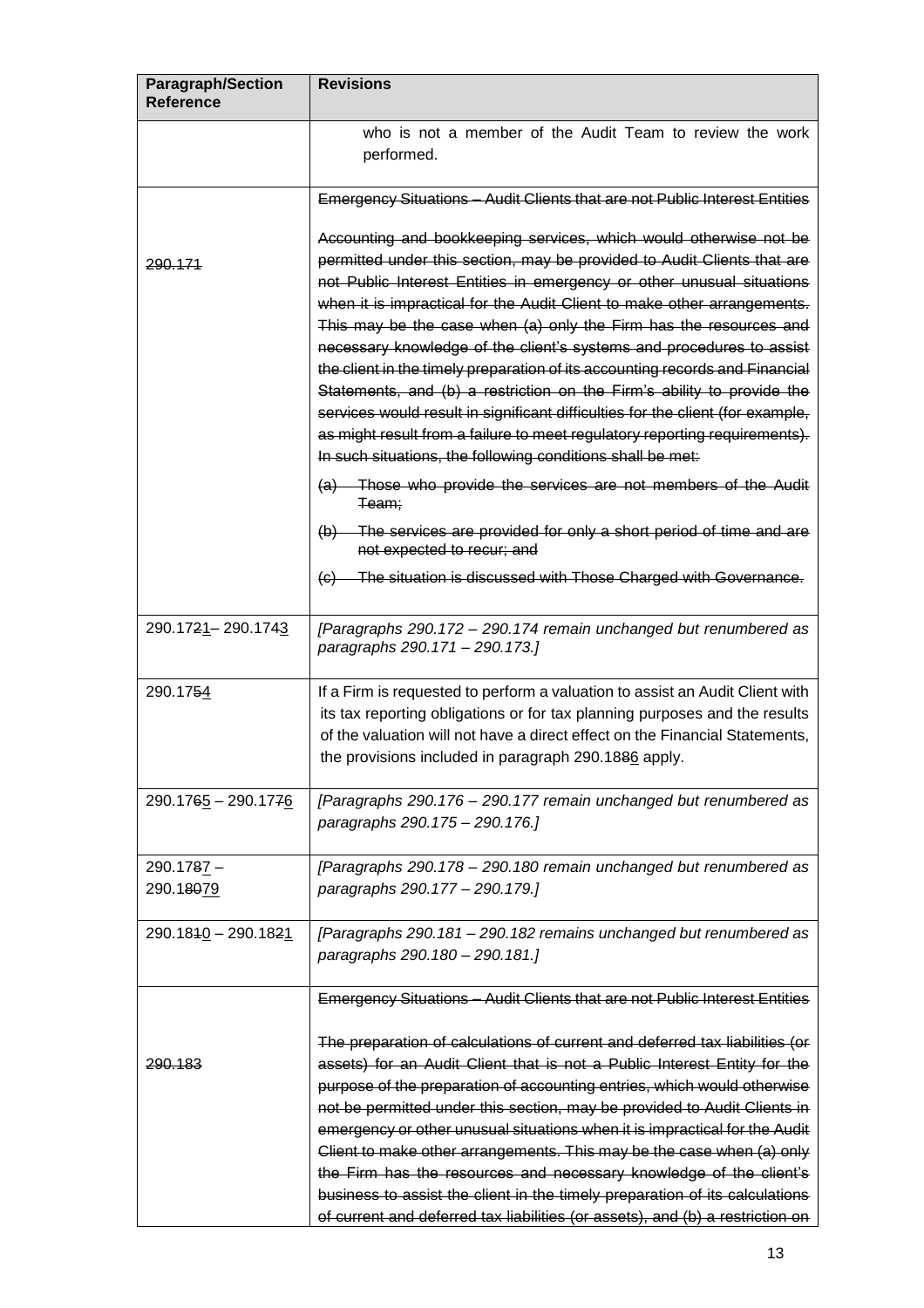| <b>Paragraph/Section</b><br><b>Reference</b> | <b>Revisions</b>                                                                                                                                                                                                                                                                                                                                                                                                                                                                                                                                                                                                                                                                                                                                                                                                                                                                                                                                                                                                                                                                                                                                                                                                                                                                                                                                                                                                                                                                                                                                                                                                                                                                                                                                                                                                              |
|----------------------------------------------|-------------------------------------------------------------------------------------------------------------------------------------------------------------------------------------------------------------------------------------------------------------------------------------------------------------------------------------------------------------------------------------------------------------------------------------------------------------------------------------------------------------------------------------------------------------------------------------------------------------------------------------------------------------------------------------------------------------------------------------------------------------------------------------------------------------------------------------------------------------------------------------------------------------------------------------------------------------------------------------------------------------------------------------------------------------------------------------------------------------------------------------------------------------------------------------------------------------------------------------------------------------------------------------------------------------------------------------------------------------------------------------------------------------------------------------------------------------------------------------------------------------------------------------------------------------------------------------------------------------------------------------------------------------------------------------------------------------------------------------------------------------------------------------------------------------------------------|
|                                              | the Firm's ability to provide the services would result in significant<br>difficulties for the client (for example, as might result from a failure to<br>meet regulatory reporting requirements). In such situations, the following<br>conditions shall be met:<br>(a) Those who provide the services are not members of the Audit<br><del>Team;</del><br>(b) The services are provided for only a short period of time and are<br>not expected to recur; and<br>(c) The situation is discussed with Those Charged with Governance.                                                                                                                                                                                                                                                                                                                                                                                                                                                                                                                                                                                                                                                                                                                                                                                                                                                                                                                                                                                                                                                                                                                                                                                                                                                                                           |
| 290.1842 - 280.1875                          | [Paragraphs 290.184 - 290.187 remain unchanged but renumbered as<br>paragraphs 290.182 - 290.185.]                                                                                                                                                                                                                                                                                                                                                                                                                                                                                                                                                                                                                                                                                                                                                                                                                                                                                                                                                                                                                                                                                                                                                                                                                                                                                                                                                                                                                                                                                                                                                                                                                                                                                                                            |
| 290.1886                                     | In providing tax services to an Audit Client, a Firm may be requested to<br>perform a valuation to assist the client with its tax reporting obligations<br>or for tax planning purposes. Where the result of the valuation will have<br>a direct effect on the Financial Statements, the provisions included in<br>paragraphs 290.1721 to 290.1776 relating to valuation services are<br>applicable. Where the valuation is performed for tax purposes only and<br>the result of the valuation will not have a direct effect on the Financial<br>Statements (i.e. the Financial Statements are only affected through<br>accounting entries related to tax), this would not generally create threats<br>to Independence if such effect on the Financial Statements is immaterial<br>or if the valuation is subject to external review by a tax authority or similar<br>regulatory authority. If the valuation is not subject to such an external<br>review and the effect is material to the Financial Statements, the<br>existence and significance of any threat created will depend upon factors<br>such as:<br>The extent to which the valuation methodology is supported by tax<br>law or regulation, other precedent or established practice and the<br>degree of subjectivity inherent in the valuation.<br>The reliability and extent of the underlying data.<br>The significance of any threat created shall be evaluated and safeguards<br>applied when necessary to eliminate the threat or reduce it to an<br>Acceptable Level. Examples of such safeguards include:<br>Using professionals who are not members of the Audit Team to<br>perform the service;<br>Having a professional review the audit work or the result of the tax<br>service; or<br>Obtaining pre-clearance or advice from the tax authorities. |
| 290.1897 - 290.2042                          | [Paragraphs 290.189 - 290.204 remain unchanged but renumbered as<br>paragraphs 290.187 - 290.202.]                                                                                                                                                                                                                                                                                                                                                                                                                                                                                                                                                                                                                                                                                                                                                                                                                                                                                                                                                                                                                                                                                                                                                                                                                                                                                                                                                                                                                                                                                                                                                                                                                                                                                                                            |
| 290.2053                                     | If the Firm provides a litigation support service to an Audit Client and the<br>service involves estimating damages or other amounts that affect the                                                                                                                                                                                                                                                                                                                                                                                                                                                                                                                                                                                                                                                                                                                                                                                                                                                                                                                                                                                                                                                                                                                                                                                                                                                                                                                                                                                                                                                                                                                                                                                                                                                                          |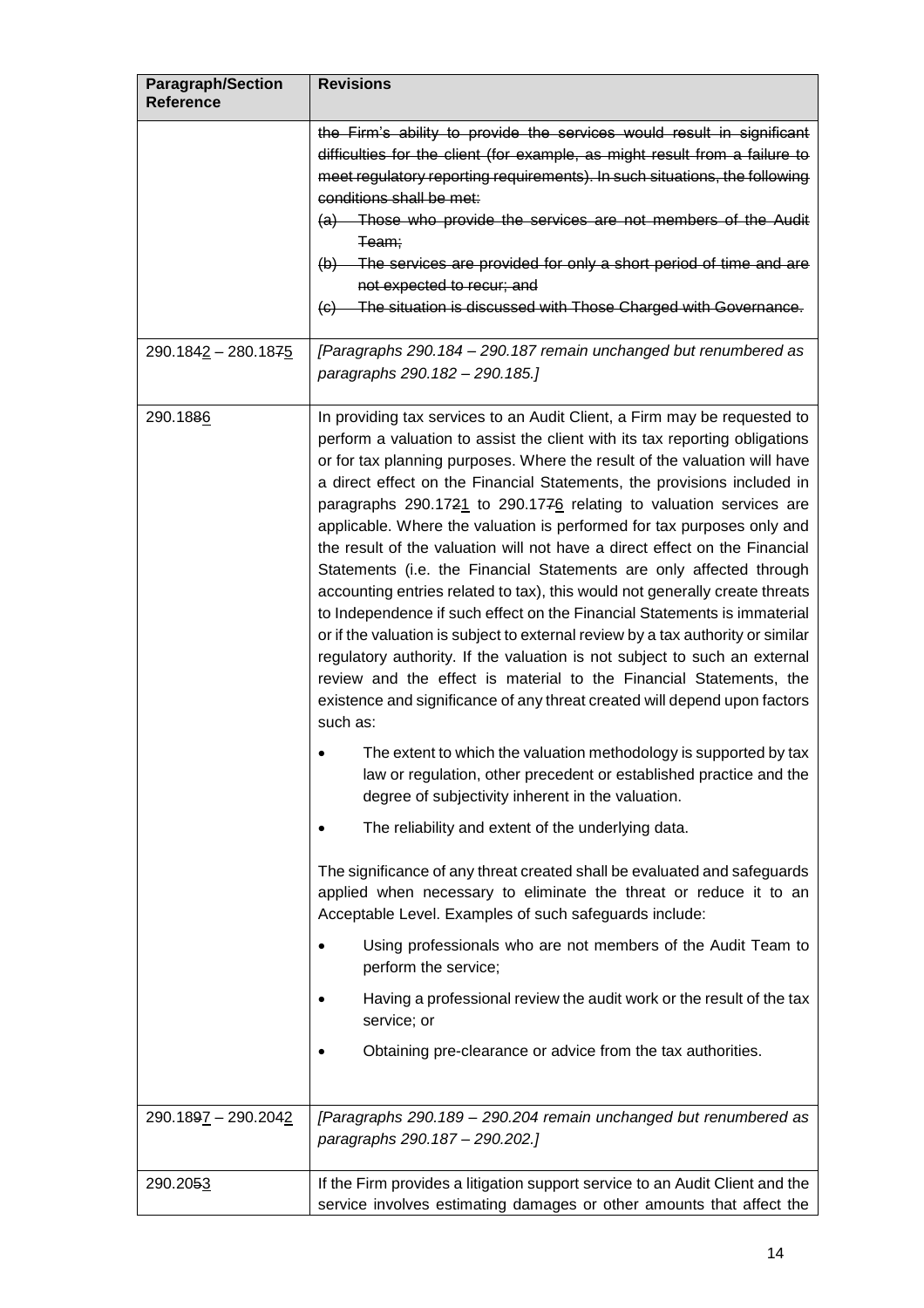| <b>Paragraph/Section</b><br><b>Reference</b> | <b>Revisions</b>                                                                                                                                                                                                                                                                                                                                                                                                                                                                                                                                                                                                                                                                                                               |  |
|----------------------------------------------|--------------------------------------------------------------------------------------------------------------------------------------------------------------------------------------------------------------------------------------------------------------------------------------------------------------------------------------------------------------------------------------------------------------------------------------------------------------------------------------------------------------------------------------------------------------------------------------------------------------------------------------------------------------------------------------------------------------------------------|--|
|                                              | Financial Statements on which the Firm will express an Opinion, the<br>valuation service provisions included in paragraphs 290.1721 to<br>290.1776 shall be followed. In the case of other litigation support<br>services, the significance of any threat created shall be evaluated and<br>safeguards applied when necessary to eliminate the threat or reduce it<br>to an Acceptable Level.                                                                                                                                                                                                                                                                                                                                  |  |
| 290.2064 - 290.2175                          | [Paragraphs 290.206 - 290.217 remain unchanged but renumbered as<br>paragraphs 290.204 - 290.215.]                                                                                                                                                                                                                                                                                                                                                                                                                                                                                                                                                                                                                             |  |
| AUST 290.2175.1                              | In certain circumstances another party or Firm may refer multiple Audit<br>Clients to a Firm. In these circumstances, when the total fees in respect<br>of multiple Audit Clients referred from one source represent a large<br>proportion of the total fees of the Firm expressing the audit opinions, the<br>dependence on that source and concern about losing those clients<br>creates a self-interest or intimidation threat.<br>The significance of the threat shall be evaluated and safeguards applied<br>when necessary to eliminate the threat or reduce it to an Acceptable<br>Level. Paragraph 290.247215 provides examples of factors that may<br>affect the significance of the threat and potential safeguards. |  |
| 290.2186 - 290.2286                          | [Paragraphs 290.218 - 290.228 remain unchanged but renumbered as<br>paragraphs 290.216 - 290.226.]                                                                                                                                                                                                                                                                                                                                                                                                                                                                                                                                                                                                                             |  |
|                                              | Paragraphs 290.2297 to 290.499 are intentionally left blank.                                                                                                                                                                                                                                                                                                                                                                                                                                                                                                                                                                                                                                                                   |  |
| 290.503                                      | If the Firm also issues an audit report that does not include a restriction<br>on use and distribution for the same client, the provisions of paragraphs<br>290.500 to 290.514 do not change the requirement to apply the<br>provisions of paragraphs 290.1 to 290.2286 to that Audit Engagement.                                                                                                                                                                                                                                                                                                                                                                                                                              |  |
| 290.505                                      | When the conditions set out in paragraphs 290.500 to 290.502 are met,<br>it is not necessary to apply the additional requirements in paragraphs<br>290.100 to 290.2286 that apply to Audit Engagements for Public Interest<br>Entities.                                                                                                                                                                                                                                                                                                                                                                                                                                                                                        |  |
| 290.514                                      | If the Firm conducts an engagement to issue a restricted use and<br>distribution report for an Audit Client and provides a non-assurance<br>service to the Audit Client, the provisions of paragraphs 290.154 to<br>290.2286 shall be complied with, subject to paragraphs 290.504 to<br>290.507.                                                                                                                                                                                                                                                                                                                                                                                                                              |  |
| 291.23                                       | If the Firm also issues an assurance report that does not include a<br>restriction on use and distribution for the same client, the provisions of<br>paragraphs 291.25 to 291.27 do not change the requirement to apply the<br>provisions of paragraphs 291.1 to 291.1576 to that Assurance<br>Engagement. If the Firm also issues an audit report, whether or not it<br>includes a restriction on use and distribution, for the same client, the<br>provisions of Section 290 shall apply to that Audit Engagement.                                                                                                                                                                                                           |  |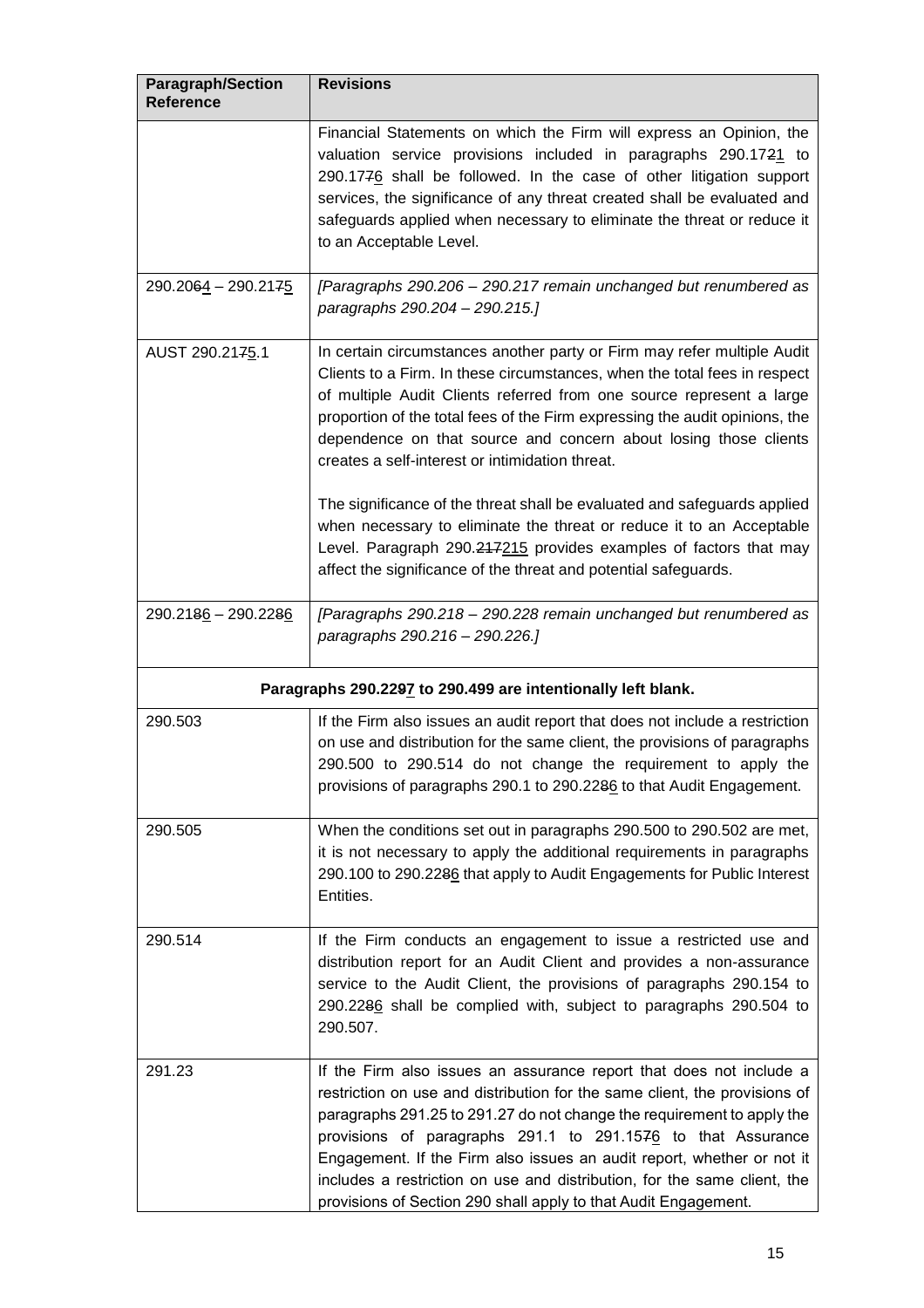| <b>Paragraph/Section</b><br>Reference | <b>Revisions</b>                                                                                                                                                                                                                                                                                                                                                                                                                                                                                                                                                                                                                                                                                                                                                                                                                                                                                                              |
|---------------------------------------|-------------------------------------------------------------------------------------------------------------------------------------------------------------------------------------------------------------------------------------------------------------------------------------------------------------------------------------------------------------------------------------------------------------------------------------------------------------------------------------------------------------------------------------------------------------------------------------------------------------------------------------------------------------------------------------------------------------------------------------------------------------------------------------------------------------------------------------------------------------------------------------------------------------------------------|
| 291.26                                | Even though the conditions set out in paragraphs 291.21 to 291.22 are<br>met, if the Firm had a material Financial Interest, whether direct or<br>indirect, in the Assurance Client, the self-interest threat created would be<br>so significant that no safeguards could reduce the threat to an<br>Acceptable Level. Accordingly, the Firm shall not have such a Financial<br>Interest. In addition, the Firm shall comply with the other applicable<br>provisions of this section described in paragraphs 291.112 to 291.1576.                                                                                                                                                                                                                                                                                                                                                                                             |
| 291.100                               | Paragraphs 291.104 to 291.1576 describe specific circumstances and<br>relationships that create or may create threats to Independence. The<br>paragraphs describe the potential threats and the types of safeguards<br>that may be appropriate to eliminate the threats or reduce them to an<br>Acceptable Level and identify certain situations where no safeguards<br>could reduce the threats to an Acceptable Level. The paragraphs do not<br>describe all of the circumstances and relationships that create or may<br>create a threat to Independence. The Firm and the members of the<br>Assurance Team shall evaluate the implications of similar, but different,<br>circumstances and relationships and determine whether safeguards,<br>including the safeguards in paragraphs 200.11 to 200.15 can be applied<br>when necessary to eliminate the threats to Independence or reduce<br>them to an Acceptable Level. |
|                                       | Provision of Non-assurance Services to an Assurance Clients                                                                                                                                                                                                                                                                                                                                                                                                                                                                                                                                                                                                                                                                                                                                                                                                                                                                   |
|                                       | [Paragraphs 291.138 - 291.140 remain unchanged.]                                                                                                                                                                                                                                                                                                                                                                                                                                                                                                                                                                                                                                                                                                                                                                                                                                                                              |
|                                       | <b>Management Responsibilities</b>                                                                                                                                                                                                                                                                                                                                                                                                                                                                                                                                                                                                                                                                                                                                                                                                                                                                                            |
| 291.141                               | Management of an entity performs many activities in managing the entity<br>in the best interests of stakeholders of the entity. It is not possible to<br>specify every activity that is a management responsibility. However,<br>management responsibilities involve controlling, leading and directing an<br>entity, including making significant decisions regarding the acquisition,<br>deployment and control of human, financial, technological, physical and<br>intangible resources.                                                                                                                                                                                                                                                                                                                                                                                                                                   |
| 291.142                               | Determining Wwhether an activity is a management responsibility<br>depends on the circumstances and requires the exercise of judgement.<br>Examples of activities that would generally be considered a<br>management responsibility include:                                                                                                                                                                                                                                                                                                                                                                                                                                                                                                                                                                                                                                                                                  |
|                                       | Setting policies and strategic direction;<br>٠                                                                                                                                                                                                                                                                                                                                                                                                                                                                                                                                                                                                                                                                                                                                                                                                                                                                                |
|                                       | Hiring or dismissing employees.                                                                                                                                                                                                                                                                                                                                                                                                                                                                                                                                                                                                                                                                                                                                                                                                                                                                                               |
|                                       | Directing and taking responsibility for the actions of employees in<br>relation to the entity's employees' work for the entity;                                                                                                                                                                                                                                                                                                                                                                                                                                                                                                                                                                                                                                                                                                                                                                                               |
|                                       | Authorising transactions;                                                                                                                                                                                                                                                                                                                                                                                                                                                                                                                                                                                                                                                                                                                                                                                                                                                                                                     |
|                                       | Control or management of bank accounts or investments.                                                                                                                                                                                                                                                                                                                                                                                                                                                                                                                                                                                                                                                                                                                                                                                                                                                                        |
|                                       | Deciding which recommendations of the Firm or other third parties<br>to implement; and                                                                                                                                                                                                                                                                                                                                                                                                                                                                                                                                                                                                                                                                                                                                                                                                                                        |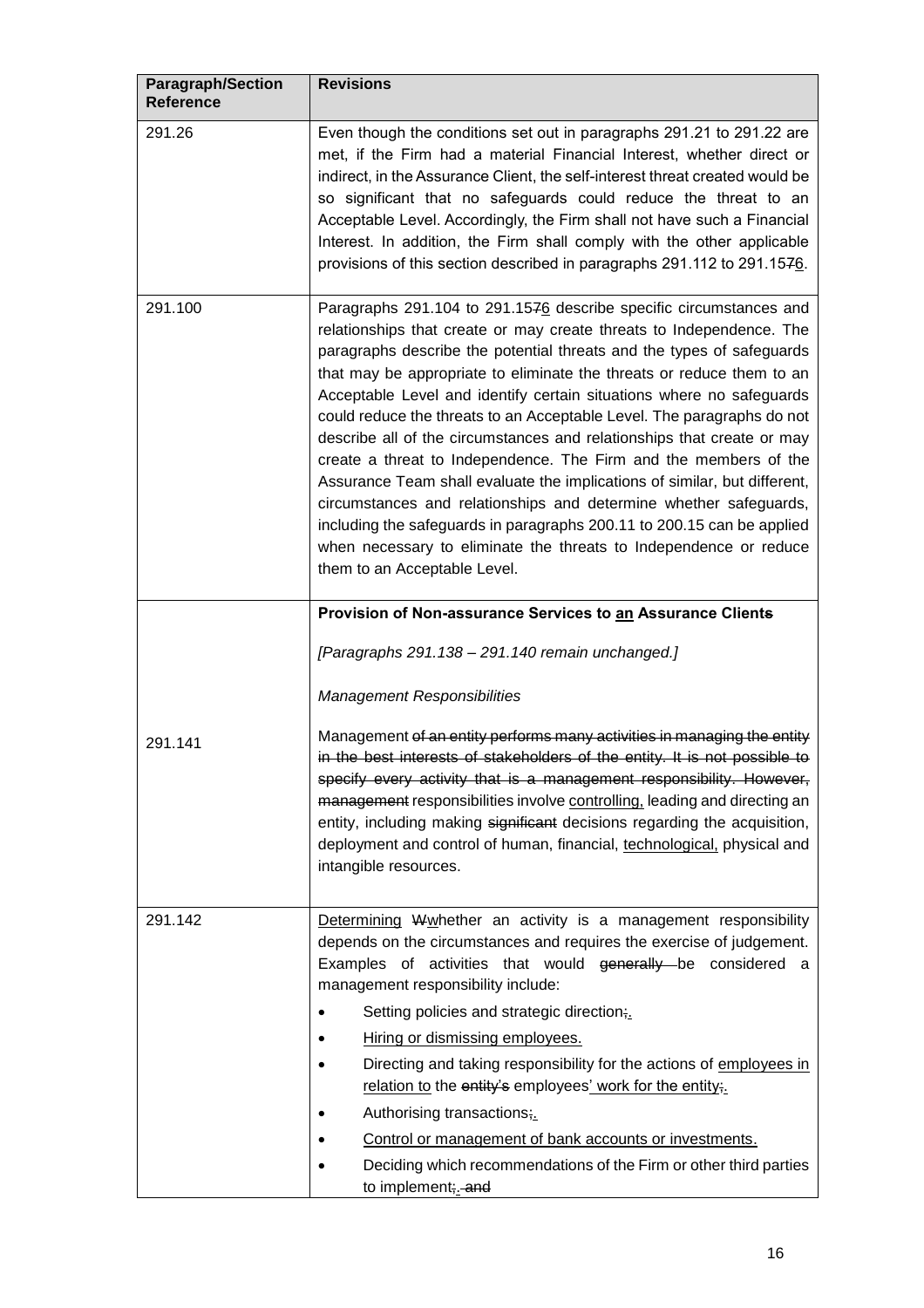| <b>Paragraph/Section</b><br><b>Reference</b> | <b>Revisions</b>                                                                                                                                                                                                                                                                                                                                                                                                                                                                                                                                                                                                                                                                                                                                                                                                                                                                                                                                                                                                                                                                                                                                                 |
|----------------------------------------------|------------------------------------------------------------------------------------------------------------------------------------------------------------------------------------------------------------------------------------------------------------------------------------------------------------------------------------------------------------------------------------------------------------------------------------------------------------------------------------------------------------------------------------------------------------------------------------------------------------------------------------------------------------------------------------------------------------------------------------------------------------------------------------------------------------------------------------------------------------------------------------------------------------------------------------------------------------------------------------------------------------------------------------------------------------------------------------------------------------------------------------------------------------------|
|                                              | Reporting to Those Charged with Governance on behalf of<br>$\bullet$<br>management.<br>Taking responsibility for designing, implementing, monitoring or<br>and maintaining internal controls.                                                                                                                                                                                                                                                                                                                                                                                                                                                                                                                                                                                                                                                                                                                                                                                                                                                                                                                                                                    |
| 291.143                                      | Activities that are routine and administrative, or involve matters that are<br>insignificant, generally are deemed not to be a management<br>responsibility. For example, executing an insignificant transaction that<br>has been authorised by management or monitoring the dates for filing<br>statutory returns and advising an Assurance Client of those dates is<br>deemed not to be a management responsibility. Further, providing<br>advice and recommendations to assist management in discharging its<br>responsibilities is not assuming a management responsibility.                                                                                                                                                                                                                                                                                                                                                                                                                                                                                                                                                                                 |
| 291.1443                                     | Assuming a management responsibility for an Assurance Client may<br>create threats to Independence. If a Firm were to assume a management<br>responsibility as part of the assurance service, the threats created would<br>be so significant that no safeguards could reduce the threats to an<br>Acceptable Level. Accordingly, iln providing assurance services to an<br>Assurance Client, a Firm shall not assume a management responsibility<br>as part of the assurance service. If the Firm were to assume a<br>management responsibility as part of the assurance service, the threats<br>created would be so significant that no safeguards could reduce the<br>threats to an Acceptable Level. If the Firm assumes management<br>responsibility as part of any other services provided to the Assurance<br>Client, it the Firm shall ensure that the responsibility is not related to the<br>subject matter and or subject matter information of an the Assurance<br>Engagement provided by the Firm.                                                                                                                                                   |
| 291.1454                                     | To avoid the risk of assuming a management responsibility related to the<br>subject matter or subject matter information of the Assurance<br>Engagement-When providing services that are related to the subject<br>matter or subject matter information of an Assurance Engagement<br>provided by the Firm, the Firm shall be satisfied that a member of client<br>management is responsible for making the significant makes all<br>judgements and decisions relating to the subject matter or subject matter<br>information of the Assurance Engagement that are the proper<br>responsibility of management,. This includes ensuring that the client's<br>management:<br>Designates an individual who possesses suitable skill, knowledge<br>and experience to be responsible at all times for the client's<br>decisions and to oversee the services. Such an individual,<br>preferably within senior management, would understand the<br>objectives, nature and results of the services and the respective<br>client and Firm responsibilities. However, the individual is not<br>required to possess the expertise to perform or re-perform the<br>services; |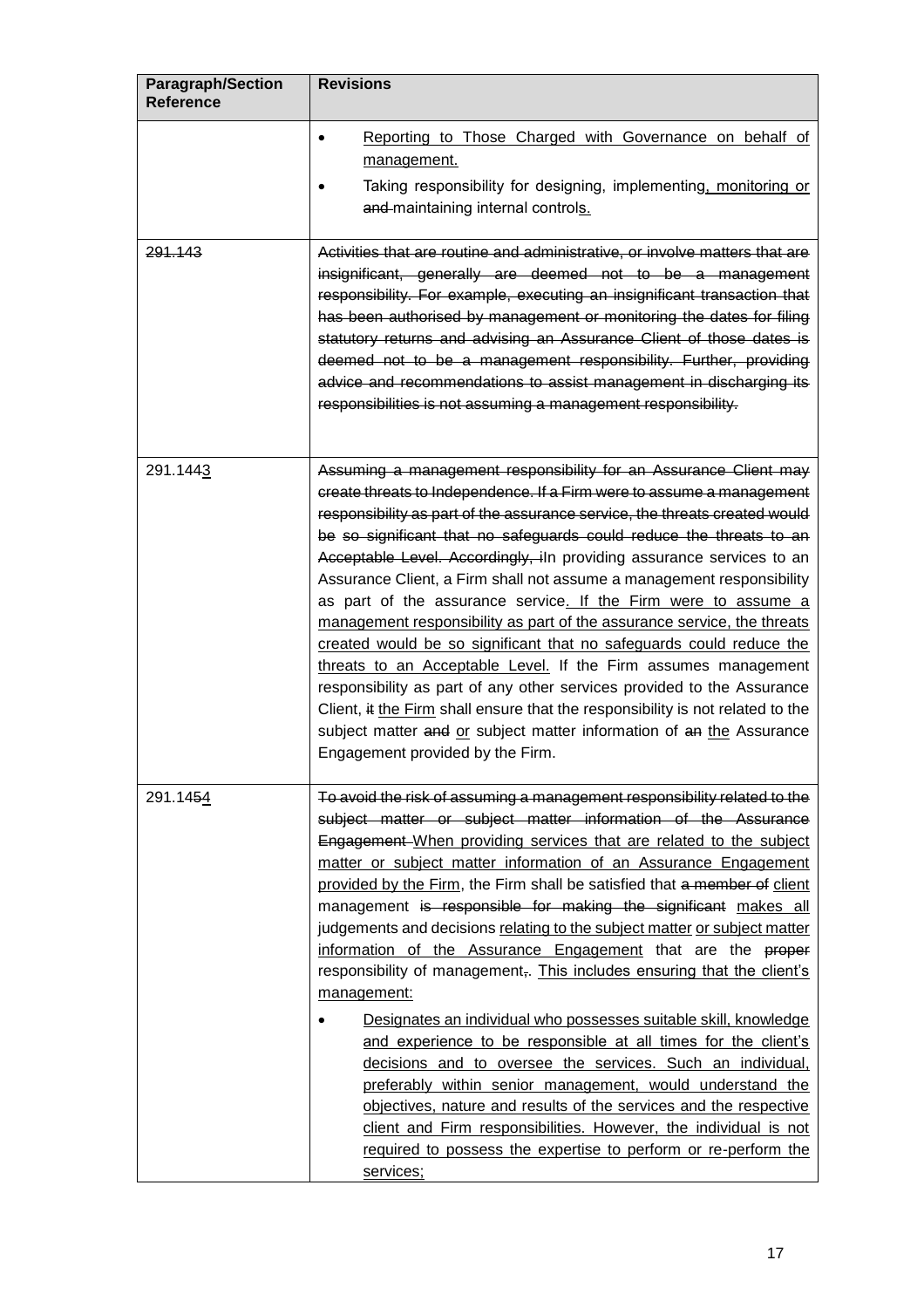| <b>Paragraph/Section</b><br><b>Reference</b> | <b>Revisions</b>                                                                                                                                                                                                                                                                                                                                                                                                                                                                                                                                                                                                                                                                                                                                                                                                                                                                                                                                     |
|----------------------------------------------|------------------------------------------------------------------------------------------------------------------------------------------------------------------------------------------------------------------------------------------------------------------------------------------------------------------------------------------------------------------------------------------------------------------------------------------------------------------------------------------------------------------------------------------------------------------------------------------------------------------------------------------------------------------------------------------------------------------------------------------------------------------------------------------------------------------------------------------------------------------------------------------------------------------------------------------------------|
|                                              | Provides oversight of the services and evaluatesing the adequacy<br>$\bullet$<br>of the results of the services performed for the client's purpose;<br>and                                                                                                                                                                                                                                                                                                                                                                                                                                                                                                                                                                                                                                                                                                                                                                                           |
|                                              | and aAcceptsing responsibility for the actions, if any, to be taken<br>arising from the results of the services. This reduces the risk of<br>the Firm inadvertently making any significant judgements or<br>decisions on behalf of management. This risk is further reduced<br>when the Firm gives the client the opportunity to make judgements<br>and decisions based on an objective and transparent analysis and<br>presentation of the issues.                                                                                                                                                                                                                                                                                                                                                                                                                                                                                                  |
| 291.1465-291.1576                            | [Paragraphs 291.146 - 291.157 remain unchanged but renumbered as<br>paragraphs 291.145 - 291.156.]                                                                                                                                                                                                                                                                                                                                                                                                                                                                                                                                                                                                                                                                                                                                                                                                                                                   |
| 320.6                                        | The significance of any threat shall be evaluated and safeguards applied<br>when necessary to eliminate the threat or reduce it to an Acceptable<br>Level. Such safeguards include consultation with superiors within the<br>employing organisation, the audit committee or Those Charged with<br>Governance of the organisation, or with a relevant pProfessional bBody.                                                                                                                                                                                                                                                                                                                                                                                                                                                                                                                                                                            |
| 340.4                                        | The significance of any threat created by Financial Interests, shall be<br>evaluated and safeguards applied, when necessary, to eliminate the<br>threat or reduce it to an Acceptable Level. In evaluating the significance<br>of any threat, and, when necessary, determining the appropriate<br>safeguards to be applied, a Member in Business shall evaluate the<br>nature of the interest. This includes evaluating the significance of the<br>interest. What constitutes a significant interest will depend on personal<br>circumstances. Examples of such safeguards include:<br>Policies and procedures for a committee independent of<br>management to determine the level or form of remuneration of<br>senior management.<br>Disclosure of all relevant interests, and of any plans to exercise<br>entitlements or trade in relevant shares, to those charged with the<br>governance of the employing organisation, in accordance with any |
|                                              | internal policies.<br>Consultation, where appropriate, with superiors within the<br>employing organisation.<br>Consultation, where appropriate, with those charged with the<br>of the employing organisation<br>governance<br>or<br>relevant<br>pProfessional bBodies.<br>Internal and external audit procedures.<br>Up-to-date education on ethical issues and on the legal restrictions<br>and other regulations around potential insider trading.                                                                                                                                                                                                                                                                                                                                                                                                                                                                                                 |
| <b>SECTION 360</b>                           | <b>Responding to Non-Compliance with Laws and Regulations</b>                                                                                                                                                                                                                                                                                                                                                                                                                                                                                                                                                                                                                                                                                                                                                                                                                                                                                        |
|                                              | Paragraphs 360.1 - 360.37 added.                                                                                                                                                                                                                                                                                                                                                                                                                                                                                                                                                                                                                                                                                                                                                                                                                                                                                                                     |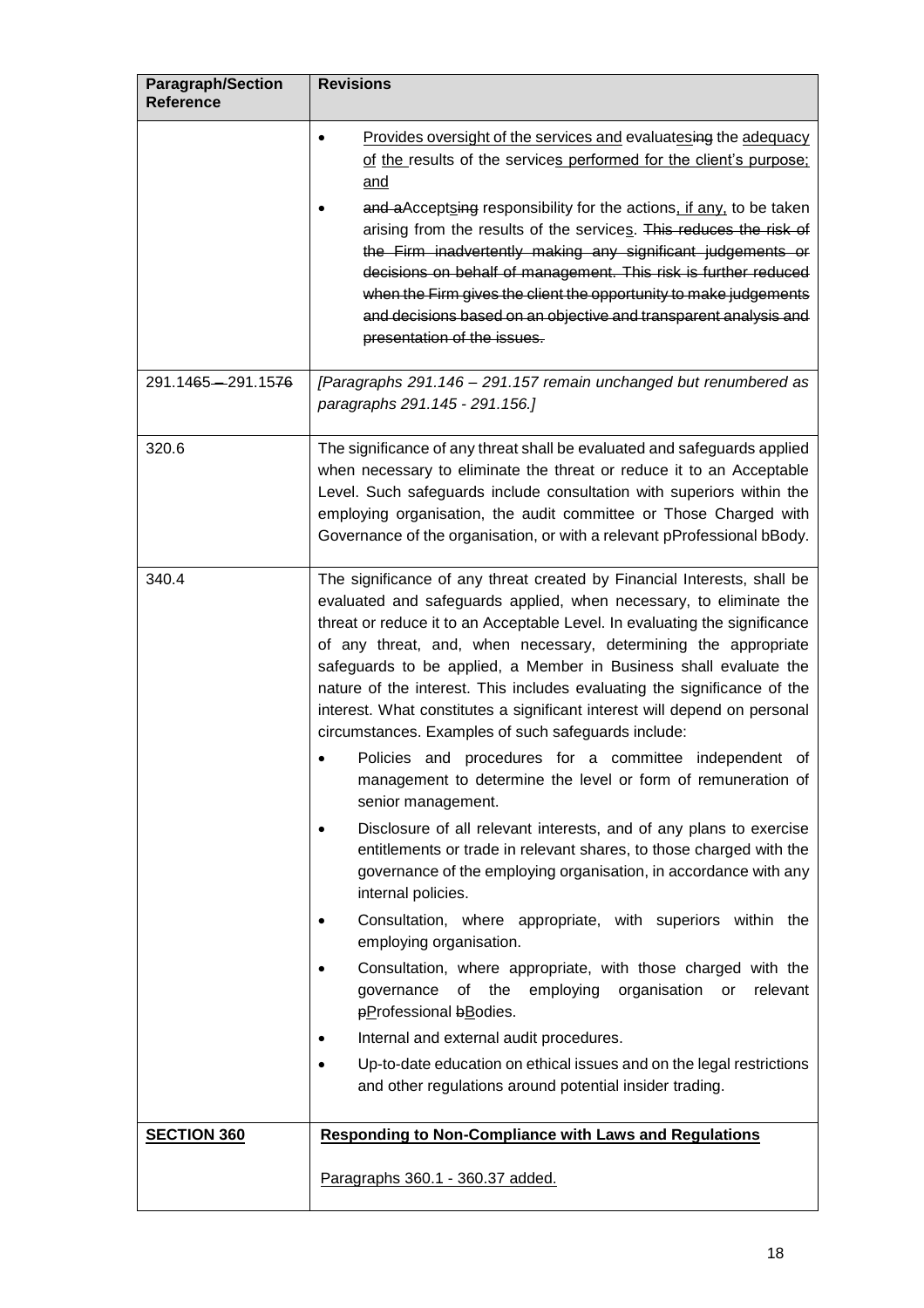| <b>Paragraph/Section</b><br><b>Reference</b> | <b>Revisions</b>                                                                                                                                                                                                                                                                                                                                                                                                                                                                                                                                                                                                                                                                                                                                                                                                                                                                                                                  |
|----------------------------------------------|-----------------------------------------------------------------------------------------------------------------------------------------------------------------------------------------------------------------------------------------------------------------------------------------------------------------------------------------------------------------------------------------------------------------------------------------------------------------------------------------------------------------------------------------------------------------------------------------------------------------------------------------------------------------------------------------------------------------------------------------------------------------------------------------------------------------------------------------------------------------------------------------------------------------------------------|
| <b>TRANSITIONAL PROVISIONS</b>               |                                                                                                                                                                                                                                                                                                                                                                                                                                                                                                                                                                                                                                                                                                                                                                                                                                                                                                                                   |
| 4.                                           | Paragraphs 290.154 - 290.2164 address the provision of non-assurance<br>services to an Audit or Review Client. If, at the effective date of the Code,<br>services are being provided to an Audit or Review Client and the services<br>were permissible under the June 2006 Code (revised February 2008) but<br>are either prohibited or subject to restrictions under the revised Code,<br>the Firm may continue providing such services only if they were<br>contracted for and commenced prior to July 1, 2012, and are completed<br>before January 1, 2013.                                                                                                                                                                                                                                                                                                                                                                    |
| 5.                                           | Paragraph 290.249217 provides that, in respect of an Audit or Review<br>Client that is a Public Interest Entity, when the total fees from that client<br>and its related entities (subject to the considerations in paragraph<br>290.27) for two consecutive years represent more than 15% of the total<br>fees of the Firm expressing the opinion on the Financial Statements, a<br>pre- or post-issuance review (as described in paragraph 290.2197) of<br>the second year's audit shall be performed. This requirement is effective<br>for Audits or Reviews of Financial Statements covering years that begin<br>on or after January 1, 2012. For example, in the case of an Audit Client<br>with a calendar year end, if the total fees from the client exceeded the<br>15% threshold for 2012 and 2013, the pre- or post-issuance review<br>would be applied with respect to the audit of the 2013 Financial<br>Statements. |
| 6.                                           | Paragraph 290.2264 provides that a Key Audit Partner shall not be<br>evaluated or compensated based on that partner's success in selling<br>non-assurance services to the partner's Audit Client. This requirement is<br>effective on January 1, 2013. A Key Audit Partner may, however, receive<br>compensation after January 1, 2013 based on an evaluation made prior<br>to January 1, 2013 of that partner's success in selling non-assurance<br>services to the Audit Client.                                                                                                                                                                                                                                                                                                                                                                                                                                                |
| <u>z.</u>                                    | <b>Responding to Non-Compliance with Laws and Regulations (NOCLAR)</b>                                                                                                                                                                                                                                                                                                                                                                                                                                                                                                                                                                                                                                                                                                                                                                                                                                                            |
|                                              | Sections 225 and 360 of the Code outline a framework to assist a<br>Member in what actions to take in the public interest when they become<br>aware of non-compliance or suspected non-compliance with laws and<br>regulations by either a client or their employer. Other consequential<br>amendments to consider this framework are included in paragraphs<br>100.5, 100.23 - 100.26, 140.7, and 270.3, and also Sections 150 and<br>210. The NOCLAR standard and related amendments are effective from<br>1 January 2018. Early adoption of these provisions is permitted.                                                                                                                                                                                                                                                                                                                                                     |
| <u>8.</u>                                    | Non-assurance services provisions for Audit and Assurance Clients                                                                                                                                                                                                                                                                                                                                                                                                                                                                                                                                                                                                                                                                                                                                                                                                                                                                 |
|                                              | The non-assurance services provisions set out in paragraphs 290.159 -<br>290.186 and paragraphs 291.141 - 291.144 are effective from 1 January<br>2018. Early adoption of these provisions is permitted.                                                                                                                                                                                                                                                                                                                                                                                                                                                                                                                                                                                                                                                                                                                          |